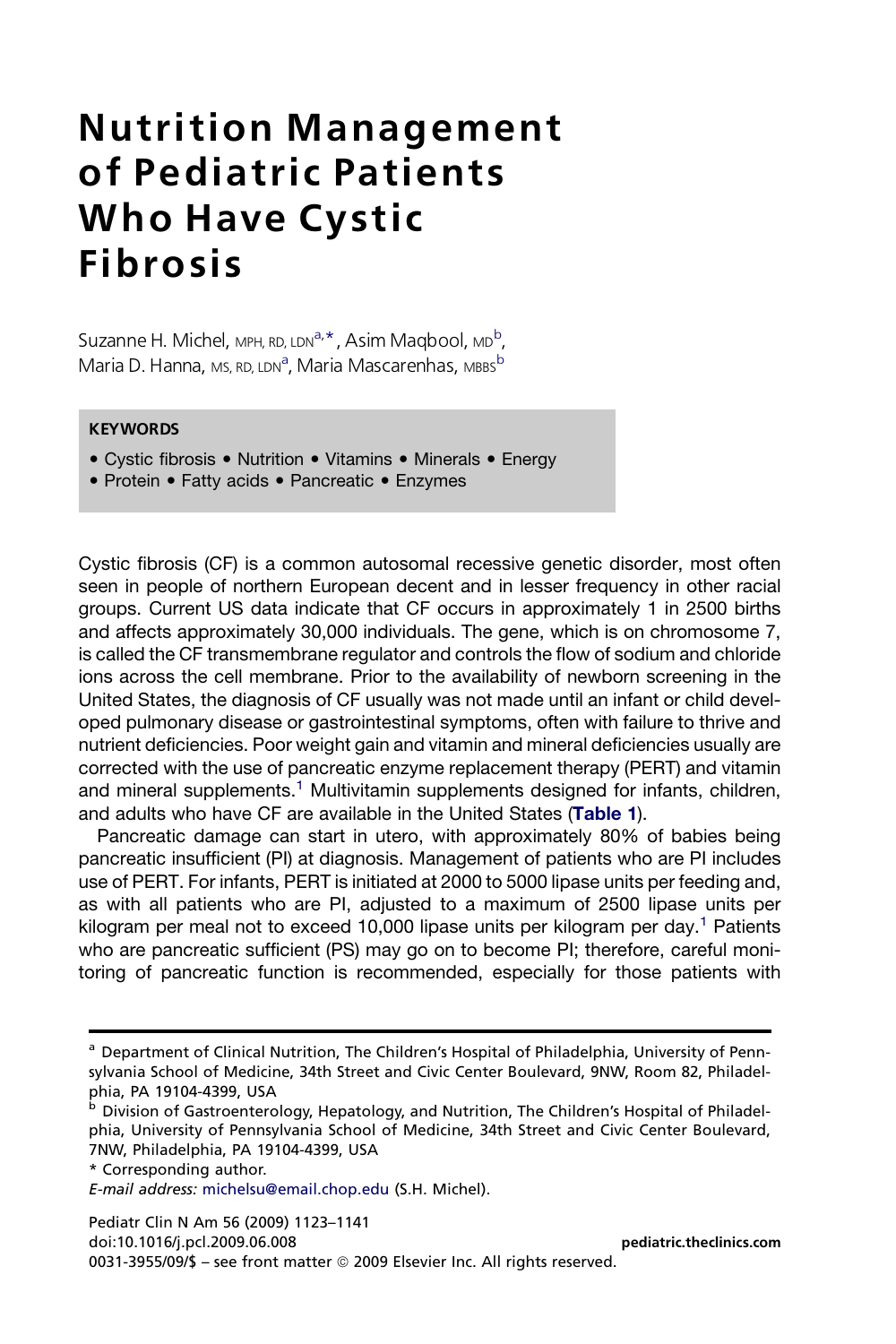1124

<span id="page-1-0"></span>

| Table 1<br>Comparison of cystic fibrosis–specific vitamin and mineral supplements in United States to non–cystic fibrosis-specific products <sup>a</sup> |                                                  |                             |                                             |                                                      |                                                                              |  |  |
|----------------------------------------------------------------------------------------------------------------------------------------------------------|--------------------------------------------------|-----------------------------|---------------------------------------------|------------------------------------------------------|------------------------------------------------------------------------------|--|--|
| Age                                                                                                                                                      | SourceCFb,c<br>Drops, Chewables,<br>and Softgels | <b>ADEK</b><br>Chewablesb,d | AquADEKsb,e<br><b>Drops and Softgels</b>    | Vitamax <sup>b,f</sup><br><b>Drops and Chewables</b> | Poly-Vi-Sol Drops <sup>9</sup><br>and Centrum<br><b>Chewables and Tablet</b> |  |  |
| Vitamin A (IU): retinol and beta carotene                                                                                                                |                                                  |                             |                                             |                                                      |                                                                              |  |  |
| $0-12$ mo                                                                                                                                                | 4627 (1 mL) 75% BC                               |                             | 5751 (1 mL) 87% BC                          | 3170 (1 mL) 0% BC                                    | 1500 (1 mL) 0% BC                                                            |  |  |
| $1-3y$                                                                                                                                                   | 9254 (2 mL) 75% BC                               |                             | 11502 (2 mL) 87% BC                         | 6340 (2 mL) 0% BC                                    | 3000 (2 mL) 0% BC                                                            |  |  |
| $4-8y$                                                                                                                                                   | 16,000/chewable 88% BC                           | 9000/chewable 60% BC        | Ages 4-10 y:<br>18,167/1 softgel 92% BC     | 5000/chewable 50% BC                                 | 3500/chewable 29% BC                                                         |  |  |
| >9y                                                                                                                                                      | 32,000/2 softgels 88% BC                         | 18,000/2 chewables 60% BC   | Ages 10 and up:<br>36,334/2 softgels 92% BC | 10,000/2 chewables 50% BC                            | 7000/2 tablets<br>29% BC                                                     |  |  |
| Vitamin E (IU) <sup>h</sup>                                                                                                                              |                                                  |                             |                                             |                                                      |                                                                              |  |  |
| $0-12$ mo                                                                                                                                                | 50 (1 mL)                                        |                             | 50 $(1 \text{ mL})^1$                       | 50 (1 mL)                                            | 5 (1 mL)                                                                     |  |  |
| $1-3y$                                                                                                                                                   | 100 (2 mL)                                       | —                           | 100 $(2 \text{ mL})^i$                      | 100 (2 mL)                                           | 10(2 mL)                                                                     |  |  |
| $4-8y$                                                                                                                                                   | 200/chewable                                     | 150/chewable                | Ages 4-10 y: 150/1 softgel <sup>i</sup>     | 200/chewable                                         | 30/chewable                                                                  |  |  |
| >9y                                                                                                                                                      | 400/2 softgels                                   | 300/2 chewables             | Ages 10 and up: 300/2 softgels <sup>i</sup> | 400/2 chewables                                      | 60/2 tablets                                                                 |  |  |
| Vitamin D(IU)                                                                                                                                            |                                                  |                             |                                             |                                                      |                                                                              |  |  |
| $0-12$ mo                                                                                                                                                | 500 (1 mL)                                       |                             | 400 (1 mL)                                  | 400 (1 mL)                                           | 400 (1 mL)                                                                   |  |  |
| $1 - 3y$                                                                                                                                                 | 1000 (2 mL)                                      |                             | 800 (2 mL)                                  | 800 (2 mL)                                           | 800 (2 mL)                                                                   |  |  |
| $4-8y$                                                                                                                                                   | 1000/chewable                                    | 400/chewable                | Ages 4-10 y: 800/1 softgel                  | 400/chewable                                         | 400/chewable                                                                 |  |  |
| >9y                                                                                                                                                      | 2000/2 softgels                                  | 800/2 chewables             | Ages 10 and up: 1600/2 softgels             | 800/2 chewables                                      | 800/2 tablets                                                                |  |  |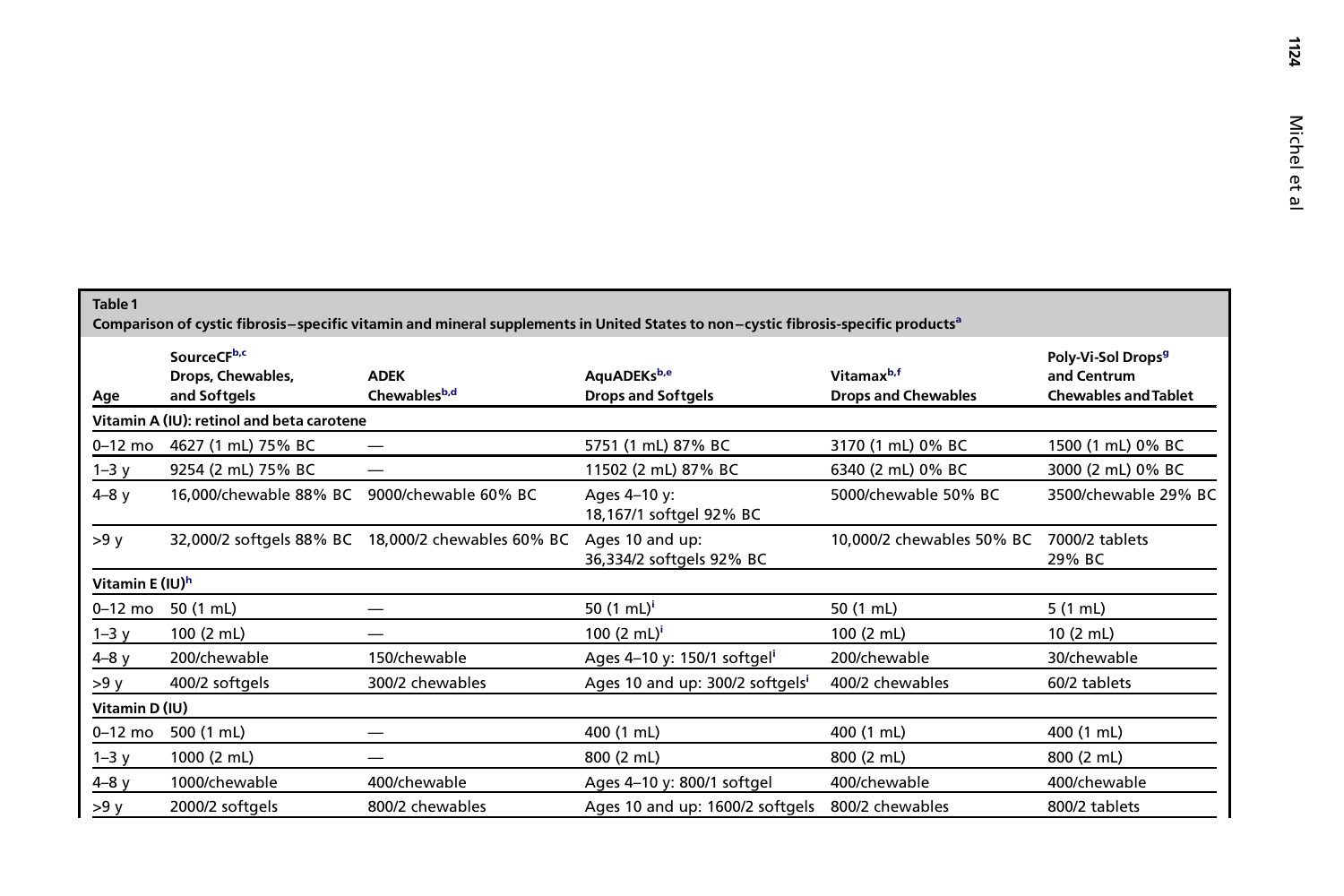| Vitamin K (µq) |                 |                 |                                 |                 |              |  |
|----------------|-----------------|-----------------|---------------------------------|-----------------|--------------|--|
| $0-12$ mo      | 400 (1 mL)      |                 | 400 (1 mL)                      | 300 (1 mL)      |              |  |
| $1-3y$         | 800 (2 mL)      |                 | 800 (2 mL)                      | 600(2 mL)       |              |  |
| $4-8y$         | 800/chewable    | 150/chewable    | Ages 4-10 y: 700/1 softgel      | 200/chewable    | 10/chewable  |  |
| $>9$ y         | 1600/2 softgels | 300/2 chewables | Ages 10 and up: 1400/2 softgels | 400/2 chewables | 50/2 tablets |  |
| Zinc (mg)      |                 |                 |                                 |                 |              |  |
| $0-12$ mo      | 5 (1 mL)        |                 | 5(1 mL)                         | 7.5 (1 mL)      |              |  |
| $1-3y$         | 10(2 mL)        |                 | 10(2 mL)                        | 15 (2 mL)       |              |  |
| $4-8y$         | 15/chewable     | 7.5/chewable    | Ages 4-10 y: 10/softgel         | 7.5/chewable    | 15/chewable  |  |
| $>9$ y         | 30/2 softgels   | 15/2 chewables  | Ages 10 and up: 20/2 softgels   | 15/2 chewables  | 22/2 tablets |  |

Abbreviation: BC, beta carotene.

<sup>a</sup> The content of this Table was confirmed December 2008. Products also contain a full range of water-soluble vitamins; see [SourceCF.com](http://SourceCF.com) for content.

<sup>b</sup> CF-specific products.

 $\cdot$  SourceCF Liquid, Chewables, and Softgels are registered trademarks of SourceCF Inc, a subsidiary of Eurand Pharmaceuticals, Inc.

<sup>d</sup> ADEK Chewables is a registered trademark of Axcan Pharma, Inc.

 $\text{ }^{\text{e}}$  AquADEKs Liquid and Softgels are registered trademarks of Yasoo Health Inc.

f Vitamax Drops and Chewables are registered trademarks of Shear/Kershman Labs, Inc.

<sup>g</sup> Poly-Vi-Sol Drops is <sup>a</sup> registered trademark of Mead Johnson and Company. Centrum Chewables and Tablets are registered trademarks of Wyeth Consumer Care.

<sup>h</sup> α-Tocopherol.

<sup>i</sup> Contains mixed tocopherols.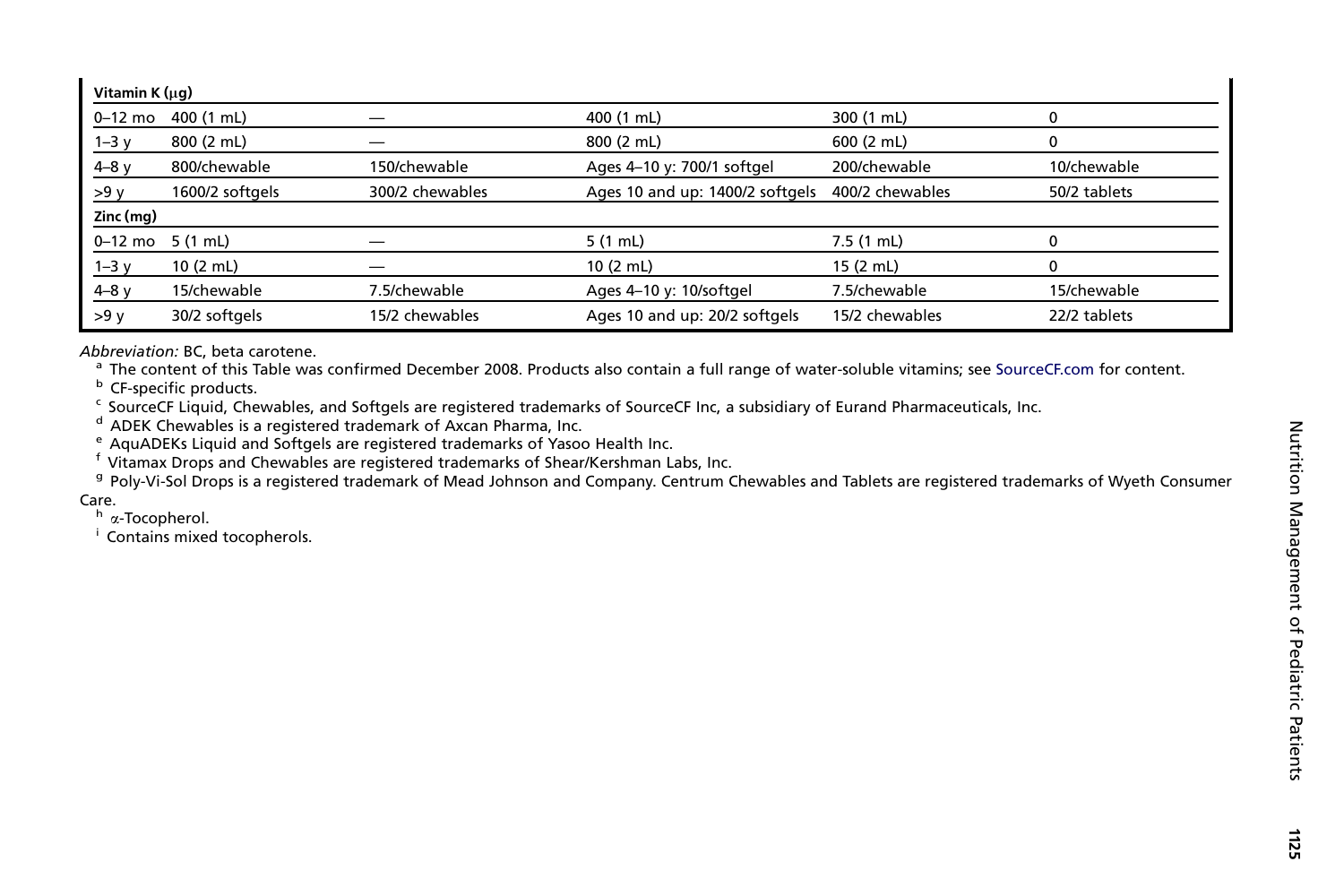<span id="page-3-0"></span>genetic mutations known to be associated with  $PL<sup>1</sup>$  $PL<sup>1</sup>$  $PL<sup>1</sup>$  Clinical symptoms of PI include maldigestion with subsequent malabsorption, diarrhea, weight loss, poor growth, and nutrient deficiencies. Liver disease and small bowel disease can add to nutritional problems seen in CF. Patients with and without PI require careful nutrition management to avoid nutrition deficiencies. These deficiencies include fat- and water-soluble vitamins, minerals, essential fatty acids (EFAs), and trace elements. Deficiency states of a specific nutrient can occur due to decreased intake, maldigestion, increased losses, increased needs, oxidative stress, and possible metabolic abnormalities at the cellular level. For a comprehensive review of international nutrition recommendations, see the international foundation articles listed in Box 1.

## ENERGYAND PROTEIN

Nutritional status, as measured by height and weight, is linked to survival.<sup>[2,3,4](#page-11-0)</sup> There is an association between body mass index percentile and forced expiratory volume in 1 second (FEV<sub>1</sub>).<sup>[5](#page-11-0)</sup> Therefore, optimal energy intake is pivotal to the overall well-being of patients who have CF. Defining energy needs of patients with CF is a challenge. Indi-vidual variables include differences in maldigestion and resultant malabsorption,<sup>[6](#page-11-0)</sup> pulmonary exacerbation,<sup>[7](#page-11-0)</sup> pulmonary function,<sup>[8](#page-11-0)</sup> fat-free mass,<sup>[9](#page-11-0)</sup> gender,<sup>[6](#page-11-0)</sup> pubertal status,<sup>10</sup> genetic mutation,<sup>[6,11](#page-11-0)</sup> and age<sup>[12](#page-11-0)</sup> and medical complications, including liver disease or CF-related diabetes. These variables make defining specific individual energy requirements challenging. Daily calorie recommendations provided by various CF societies range from 110% to 200%[5,13](#page-11-0) of that recommended for individuals who do not have CF. To achieve the recommended energy goal, patients with CF often require a greater fat intake  $(35\%-40\%)$  of energy).<sup>[14](#page-11-0)</sup> A formula that incorporates level of activity, pulmonary function, and degree of malabsorption was included in the Cystic Fibrosis Foundation nutrition consensus report for use by clinicians in CF centers ([Table 2](#page-4-0)). Formulas for calculating the energy needs of children with mild to moderate CF were evaluated, and the estimated energy requirement of the Dietary Reference Intake at the active level best estimated the energy needs of this particular group.<sup>15,16</sup> It is suggested that formulas be used as a starting point for calculating energy needs, but gain in weight and height, velocity of weight and height gain, and fat stores may provide a more objective measure of energy balance.<sup>[13,15](#page-11-0)</sup> Energy intake is adjusted based on these objective measures.

#### Box 1

#### Foundation nutrition guidelines for children who have cystic fibrosis

Consensus report on nutrition for pediatric patients with cystic fibrosis, 2002.<sup>[14](#page-11-0)</sup>

Nutrition in patients with cystic fibrosis: a European Consensus, 2002.<sup>68</sup>

Nutritional management of cystic fibrosis. UK Cystic Fibrosis Trust Nutrition Working Group, 2002.[156](#page-18-0)

Consensus statement: quide to bone health and disease in cystic fibrosis, 2005.<sup>[51](#page-13-0)</sup>

Australasian clinical practice guidelines for nutrition in cystic fibrosis, 2006.<sup>[13](#page-11-0)</sup>

Antioxidants in cystic fibrosis. Conclusions from the CF Antioxidant Workshop, Bethesda, Maryland, November 11-12, 2003.<sup>[39](#page-13-0)</sup>

Evidence-based practice recommendations for nutrition-related management of children and adults with cystic fibrosis and pancreatic insufficiency: results of a systematic review, 2008.<sup>[5](#page-11-0)</sup>

Cystic Fibrosis Foundation evidence-based guidelines for management of infants with cystic fibrosis, submitted for publication<sup>[1](#page-11-0)</sup>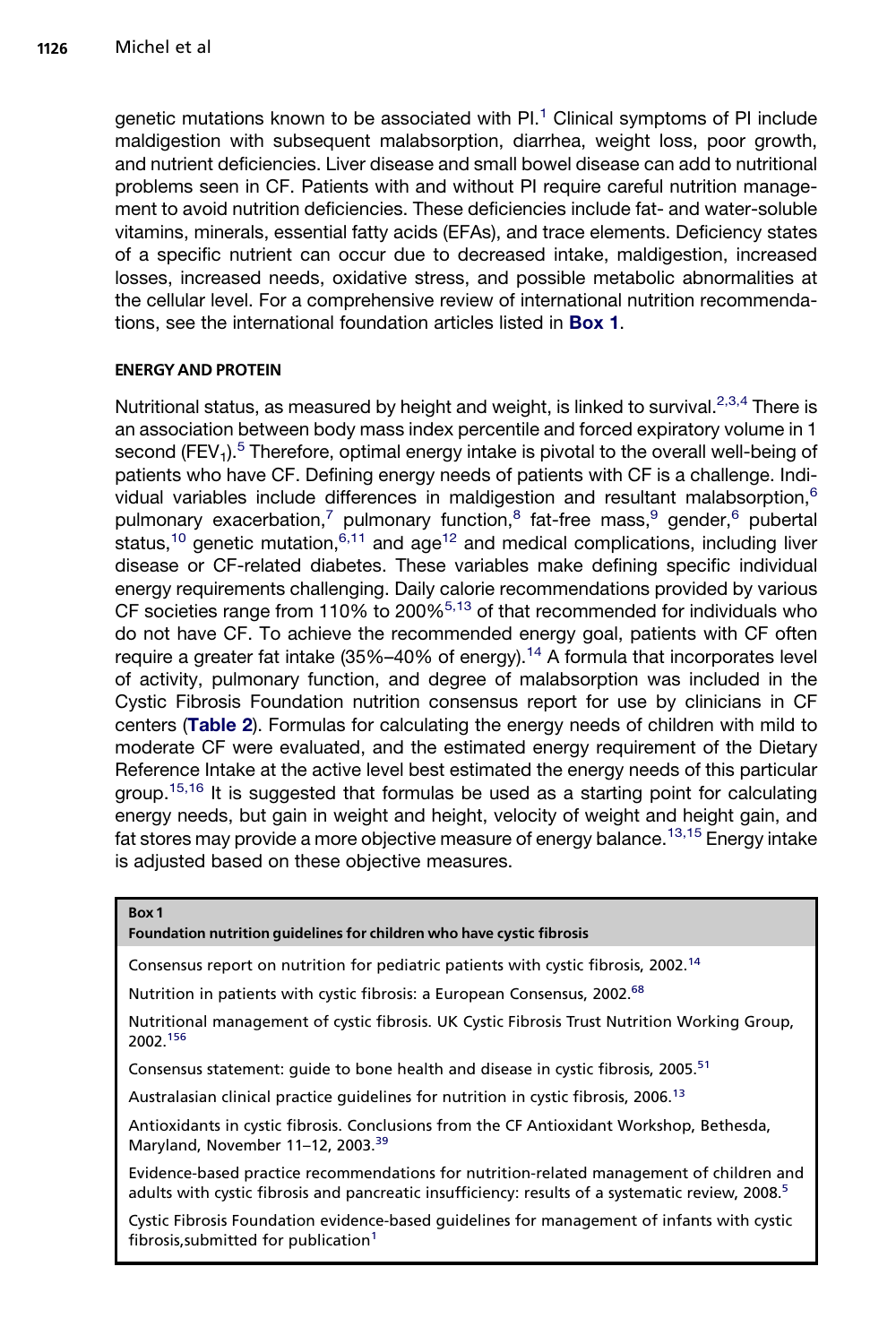<span id="page-4-0"></span>

| Table 2<br>Determination of energy requirements according to the US Cystic Fibrosis Foundation                                                                                                                                                                                                                                                     |                                                                 |                         |  |  |  |  |  |
|----------------------------------------------------------------------------------------------------------------------------------------------------------------------------------------------------------------------------------------------------------------------------------------------------------------------------------------------------|-----------------------------------------------------------------|-------------------------|--|--|--|--|--|
| 1. Calculate BMR in kcal from body weight in kg using World Health Organization equations <sup>a</sup>                                                                                                                                                                                                                                             |                                                                 |                         |  |  |  |  |  |
| Age range in years                                                                                                                                                                                                                                                                                                                                 | Females                                                         | <b>Males</b>            |  |  |  |  |  |
| $0 - 3$                                                                                                                                                                                                                                                                                                                                            | $61.0 \text{ wt} - 51$                                          | $60.9$ wt $-54$         |  |  |  |  |  |
| $3 - 10$                                                                                                                                                                                                                                                                                                                                           | $22.5$ wt + 499                                                 | $22.7$ wt + 495         |  |  |  |  |  |
| $10 - 18$                                                                                                                                                                                                                                                                                                                                          | 12.2 wt + 746                                                   | $17.5$ wt + 651         |  |  |  |  |  |
| $18 - 30$                                                                                                                                                                                                                                                                                                                                          | $14.7$ wt + 496                                                 | $15.3 \text{ wt} + 679$ |  |  |  |  |  |
| 2. Calculate the DEE by multiplying the BMR by activity plus disease coefficients                                                                                                                                                                                                                                                                  |                                                                 |                         |  |  |  |  |  |
| AC                                                                                                                                                                                                                                                                                                                                                 | Disease coefficients                                            | <b>DEE</b>              |  |  |  |  |  |
| Confined to bed: BMR $\times$ 1.3                                                                                                                                                                                                                                                                                                                  | $FEV_1 > 80\%$ predicted: 0                                     | $BMR \times (AC + 0)$   |  |  |  |  |  |
| Sedentary: BMR $\times$ 1.5                                                                                                                                                                                                                                                                                                                        | FEV <sub>1</sub> 40%-79% predicted: 0.2 BMR $\times$ (AC + 0.2) |                         |  |  |  |  |  |
| Active: BMR $\times$ 1.7                                                                                                                                                                                                                                                                                                                           | $FEV_1 < 40\%$ predicted:<br>$0.3$ to $0.5^{\rm b}$             | BMR $\times$ (AC + 0.3) |  |  |  |  |  |
| 3. Calculate total DERs from DEE and degree of steatorrhea                                                                                                                                                                                                                                                                                         |                                                                 |                         |  |  |  |  |  |
| If a stool collection is not available to determine the fraction of fat intake, an approximate<br>value of 0.85 may be used in the calculation. For PS patients and PI patients with a COA > 93%<br>of intake, DER = DEE. For example: a patient with a COA of 0.78, the factor is 0.93/0.78 or 1.2. If<br>the COA is not known the factor is 1.1. |                                                                 |                         |  |  |  |  |  |
| Example: 10 year-old boy. Weight = 32 kg; AC = active; FEV <sub>1</sub> % predicted = 85%; COA = not<br>available.                                                                                                                                                                                                                                 |                                                                 |                         |  |  |  |  |  |
| $12.2(32) + 746 = 1136$<br>$1136 \times (1.7 + 0) = 1931$<br>1931 $\times$ 1.1 = 2124 calories per day                                                                                                                                                                                                                                             |                                                                 |                         |  |  |  |  |  |

Abbreviations: AC, activity coefficients; BMR, basal metabolic rate; COA, coefficient of fat absorption; DEE, daily energy expenditure; DER, daily energy requirement.<br><sup>a</sup> From World Health Organization. Energy and protein requirements [appendix B]. WHO Tech

Rep Ser 1985;924(724):115–6.<br><sup>b</sup> May range up to 0.5 with very severe lung disease.

Data from Ramsey BW, Farrell PM, Pencharz P. Nutritional assessment and management in cystic fibrosis: a consensus report. Am J Clin Nutr 1992;55:108–16.

Limited information is available describing specific dietary protein requirements for children who have CF. Studies assessing protein catabolism and protein deposition provide varying results, which may reflect differences in nutritional status and health of the subjects prior to the studies and caloric intake during the studies.<sup>[17,18](#page-12-0)</sup> Protein intake is correlated with overall calorie intake, and in general, patients with CF who consume adequate calories also consume adequate protein.<sup>[13,19,20](#page-11-0)</sup> Subgroups who do not meet energy or protein intake recommendations require nutrition interven-tion.<sup>[20,21](#page-12-0)</sup> Studies providing oral or enteral supplements to increase overall energy and protein intake have provided conflicting results.<sup>[5,20,22](#page-11-0)</sup>

#### FAT-SOLUBLE VITAMINS: A, E, D, AND K

The term, vitamin A, refers to a family of compounds important for cellular integrity, growth, immune function, and vision that is comprised of preformed retinoid and provitamin A carotenoids. Excessive retinol intake and elevated serum levels have raised concerns regarding potential toxicity to the liver and adverse impact on bone.<sup>[23,24](#page-12-0)</sup> Vitamin A status is assessed by serum retinol status, by measuring serum retinol-binding protein, and by functional testing. Serum retinol is depressed during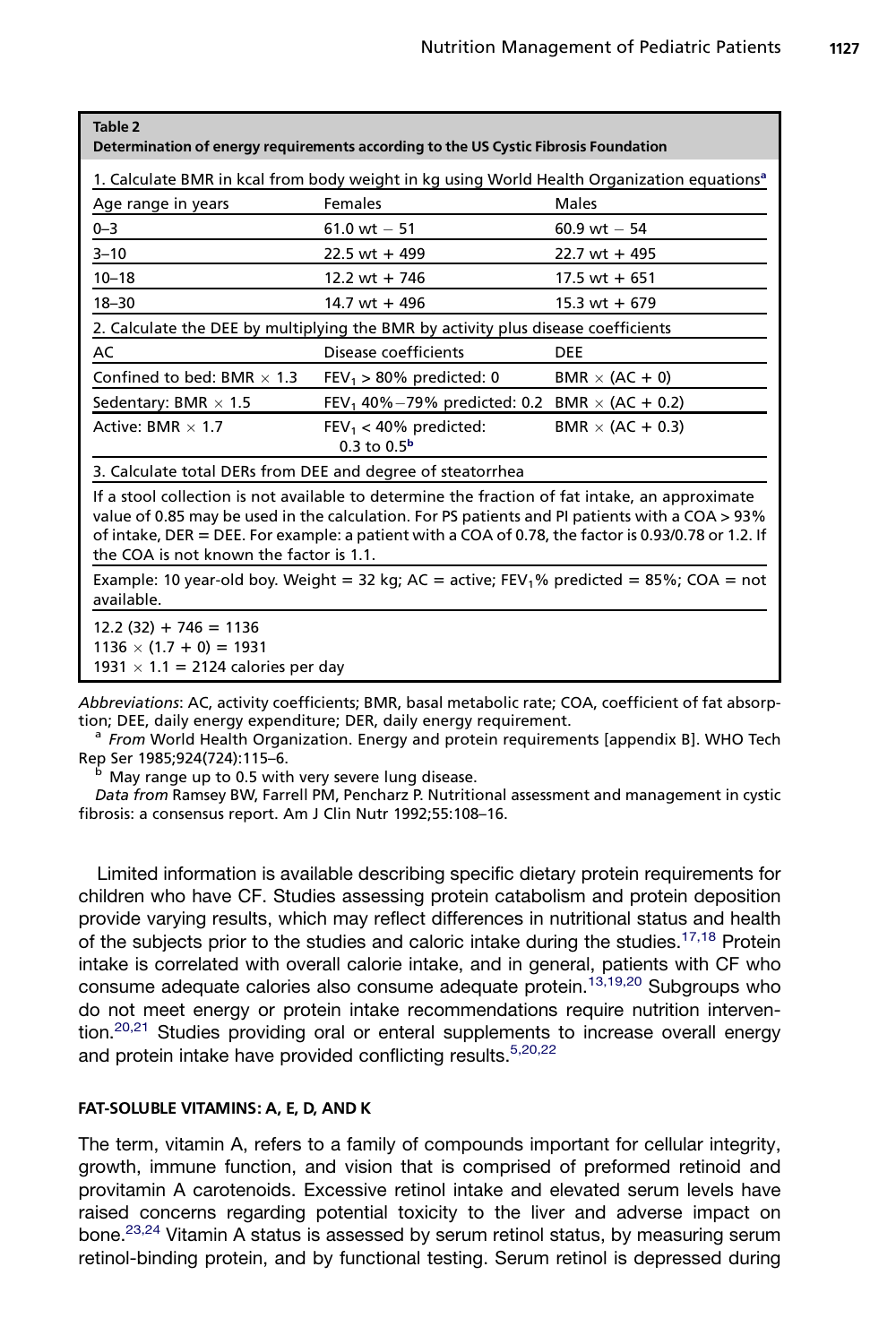acute inflammatory states but is not associated with disease severity.<sup>[25,26](#page-12-0)</sup> There are no prospective randomized controlled trials demonstrating benefits of vitamin A supplementation on clinically relevant outcomes in CF.<sup>27</sup> To prevent deficiency states traditionally associated with CF, CF-specific multivitamins containing preformed, water-miscible retinol have been commercially available since 1993. Investigators have demonstrated elevated serum retinol in children, adolescents, and young adults with CF.<sup>28</sup> In response to concerns surrounding elevated serum retinol levels, several CF-specific multivitamins have lowered the retinol content and increased beta carotene (see [Table 1](#page-1-0)).

Although serum retinol and retinol-binding protein are informative with respect to vitamin A adequacy, they are less informative regarding states of excess. Measurement of serum retinyl esters as a function of total serum retinol may be more informative for risk of toxicity and may be prudent to measure in this population.<sup>[29](#page-12-0)</sup> Specific markers of hepatic injury and fibrosis also may need to be investigated in individuals with elevated serum vitamin A markers. Prospective studies of serum and tissue markers using newer, noninvasive techniques may be required to better determine vitamin A status across compartments and their relationships and to be able to better describe whole body status, from deficiency through adequacy to toxicity.<sup>[30](#page-12-0)</sup> Regular surveillance to ensure adequacy and to avoid potential adverse effects may be indicated.

# Vitamin E

Vitamin E includes eight chemically similar compounds, the most common being  $\alpha$ -tocopherol; it is necessary for normal development, cell membrane stability, and prevention of hemolysis and important for its role as an antioxidant. Vitamin E requires bile, pancreatic juices, and dietary fat for optimal absorption, thereby putting patients with CF at risk for vitamin E deficiency if they do not receive adequate supplementation. Oxidative stress and a diet high in polyunsaturated fatty acids (PUFAs) may increase vitamin E needs in  $CF.^{31}$  $CF.^{31}$  $CF.^{31}$  Reports of vitamin deficiency and its subsequent neurologic consequences in persons with CF have appeared in the literature<sup>[32,33](#page-12-0)</sup> but are less common since the development of CF-specific multivitamins containing increased amounts of vitamin E. Low levels of vitamin E have been reported in PS patients.[34,35](#page-12-0) Vitamin deficiency is present at the time of diagnosis in infants identified through newborn screening,  $36$  which, in some patients, continues into childhood.  $37$ Early, prolonged vitamin E deficiency can have a detrimental effect on cognitive function.[38](#page-13-0) Therefore, the importance of initiating fat-soluble vitamin supplementation, especially vitamin E, at the time of diagnosis is paramount.<sup>[1](#page-11-0)</sup> Vitamin E's role as an anti-oxidant in CF has been reviewed.<sup>[39](#page-13-0)</sup> Varying results are reported describing the effect of vitamin E on lung function in patients with CF.[25,40,41](#page-12-0) Serum/plasma vitamin E level is dependent on serum lipid levels and can be interpreted as a ratio to total choles $t$ erol<sup>[42](#page-13-0)</sup> or as a ratio to total lipids.<sup>[43](#page-13-0)</sup> Extremes in lipid levels may influence interpretation of vitamin E results. To avoid detrimental effects of deficiency, vitamin E as contained in CF-specific multivitamins is started at diagnosis. Serum levels, best measured when patients are fasting, are assessed at least annually and vitamin E supplementation is adjusted as indicated.[14,44](#page-11-0)

# Vitamin D

Vitamin D is well known in association with bone health, but its role in maintaining health and preventing disease is still being explored.<sup>[45,46](#page-13-0)</sup> Vitamin D deficiency is common in CF and found in infants diagnosed by newborn screening and in children and young adults. [37,47,48](#page-13-0) Factors affecting vitamin D status in the general population and in CF include season, skin color, lack of exposure to sunlight, geographic location,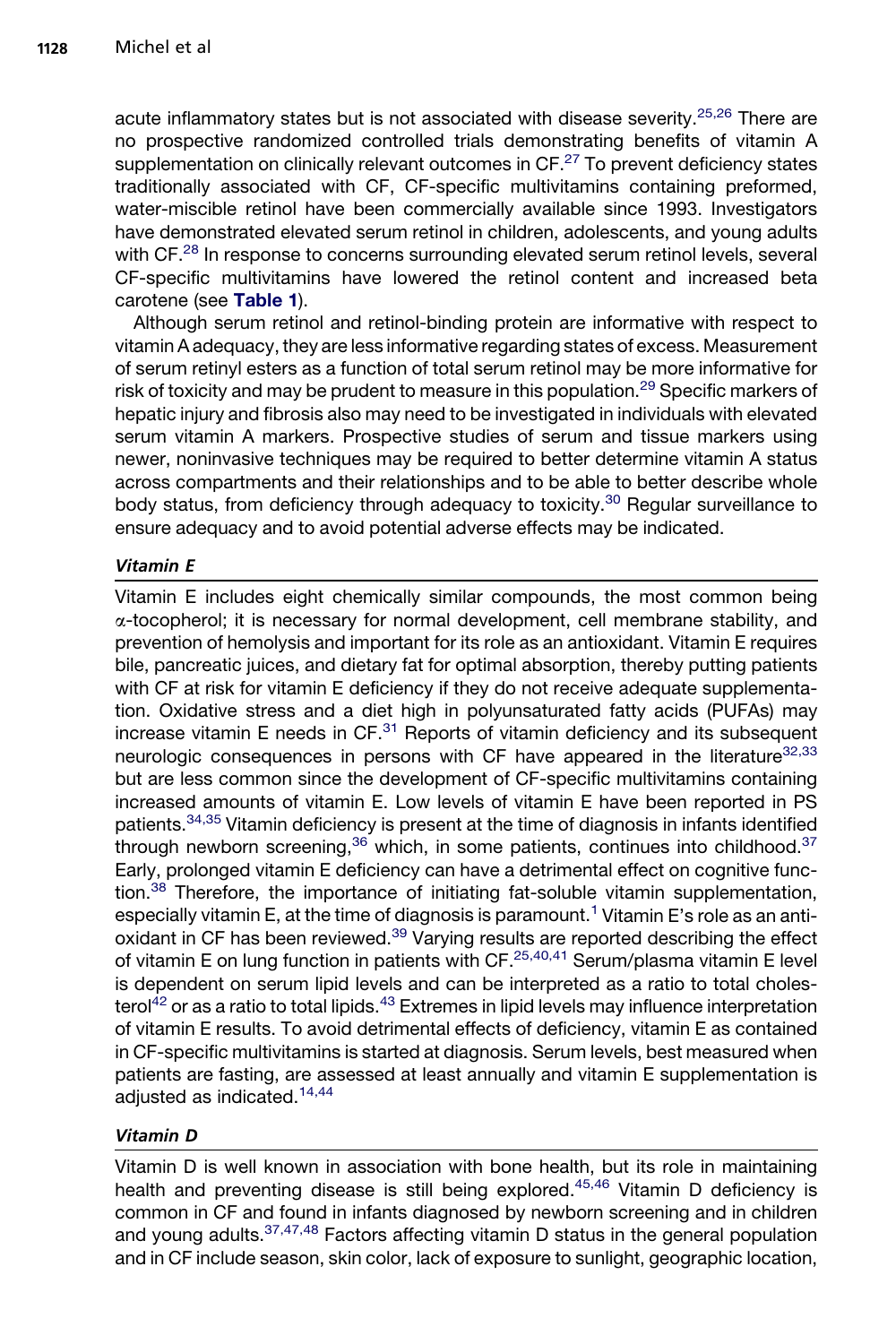use of sunscreen, and inadequate dietary intake from supplements and foods, such as fatty fish and fortified foods. $45,46,49$  In CF, additional factors include decreased absorption from PI and hepatobiliary dysfunction; increased catabolism due to medications, such as glucocorticoids; decreased capacity to convert the circulating serum 25-hydroxyvitamin D (25[OH]D) to the bioactive form, 1,25-(OH)2D; and decreased sunlight exposure during times of illness or treatment with some antibiotics. $50,51$ Patients with reduced fat mass have decreased storage and may have decreased circulating vitamin D–binding protein.[51,52](#page-13-0) Inadequate vitamin D intake led the American Academy of Pediatrics to increase the recommendation for vitamin D supplementation for infants and children.<sup>[53](#page-13-0)</sup>

The total concentration of 25(OH)D (ie, 25[OH]D2 plus 25[OH]D3) reflects stores and is the accepted measure of vitamin  $\overrightarrow{D}$  status.<sup>[49](#page-13-0)</sup> Currently there is no universally accepted definition for vitamin D deficiency. For patients who have CF, it is defined as  $25(OH)D$  level less than 30 ng/mL (75 nmol/L).<sup>[51](#page-13-0)</sup> Treatment recommendations outlined in the Cystic Fibrosis Foundation Bone consensus report<sup>[51](#page-13-0)</sup> may not correct low vitamin D levels.<sup>[54,55](#page-13-0)</sup> Two forms of vitamin D are available in the United States, vitamin  $D_2$  (ergocalciferol) and vitamin  $D_3$  (cholecalciferol). Vitamin  $D_3$  is considered to have greater bioefficacy.<sup>[56,57](#page-13-0)</sup> Suggested daily dose for toddlers and children who do not have CF or regular sun exposure is 1000 to 2000 international units of vitamin D<sub>3</sub>.<sup>[45,46](#page-13-0)</sup> In addition, treatment using sensible sun exposure and artificial UV-B light also has been explored.<sup>[45,49,58,59](#page-13-0)</sup> Cod liver oil, with its risk for vitamin A toxicity, is not recommended[.46](#page-13-0) The exact amount of vitamin D required to achieve normal blood levels for children with CF is not known. It may be prudent to start at doses recommended for persons who do not have CF, then repeat 25(OH)D levels in 2 to 3 months while they are still on therapy to monitor the adequacy of the treatment.<sup>[60](#page-14-0)</sup>

#### Vitamin K

Maldigestion and resultant malabsorption from PI, bile salt deficiency, liver disease, bowel resection, or bacterial overgrowth; antibiotics; excessive vitamin E supplementation; and a diet inadequate in vitamin K–rich foods place children with CF at risk for vitamin K deficiency.<sup>[61,62,63](#page-14-0)</sup> The best-known role of vitamin K is in coagulation; it also plays a role in bone metabolism.<sup>[61](#page-14-0)</sup> Cerebral hemorrhage has been reported in CF  $\frac{1}{2}$  infants prior to diagnosis and treatment.<sup>[64](#page-14-0)</sup> Vitamin K deficiency may decrease bone formation and is associated with low bone mass; its aggressive supplementation improves markers of bone formation.<sup>[65,66](#page-14-0)</sup> Assessing vitamin K status is a challenge. Circulating vitamin  $K_1$  levels reflect recent dietary or supplement intake.<sup>[63](#page-14-0)</sup> Prothrombin (or factor II) and osteocalcin (OC) are vitamin K–dependent proteins. Prothrombin is a delayed marker of hepatic vitamin K deficiency, as only 50% of its concentration is needed to maintain normal prothrombin time. Protein induced by vitamin K absence (PIVKA II) and undercarboxylated OC are more sensitive markers of vitamin K defi-ciency but not always clinically available.<sup>[61,67](#page-14-0)</sup> Vitamin K supplementation recommen-dations range from 0.3 to 0.5 mg daily<sup>[14](#page-11-0)</sup> to 1 mg daily to 10 mg weekly.<sup>[68](#page-14-0)</sup> The optimal dose of vitamin K for children with CF is yet to be defined. Using markers of bone health to assess adequacy, suggested doses of vitamin K range from 1 mg daily to 10 mg weekly.  $61,63,65,67,69,70$  There are no known cases of vitamin K toxicity.  $61$ 

#### WATER-SOLUBLE VITAMINS

Unlike for the fat-soluble vitamins, there are no specific water-soluble vitamin intake recommendations for patients with CF, perhaps due to the belief and some evidence that patients with CF who consume a balanced diet do not develop overt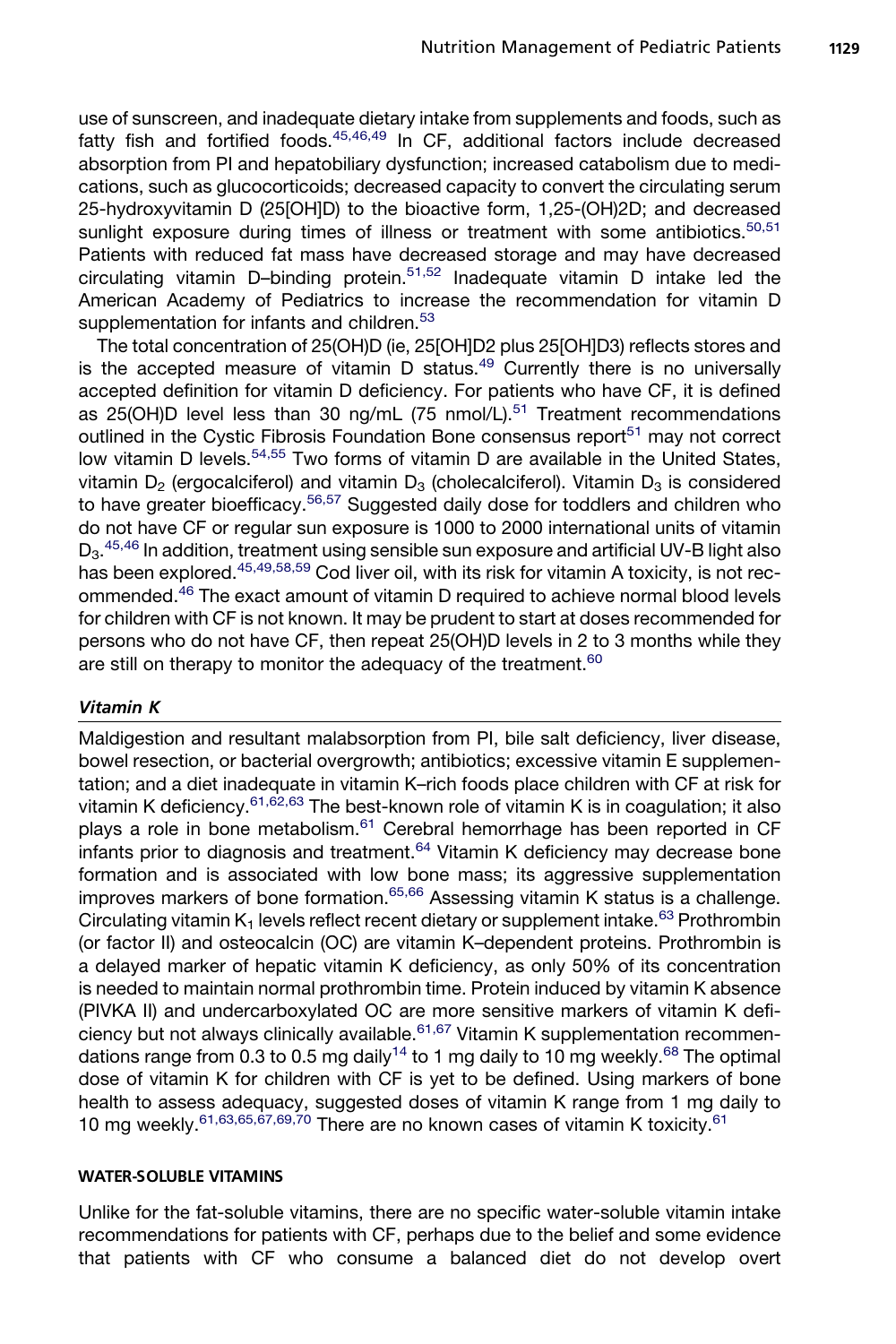deficiencies.[71](#page-14-0) Additionally, in the United States, multivitamins designed for patients with CF contain a full complement of water-soluble vitamins that may prevent clinical evidence of deficiencies. There is limited work regarding the more subtle cellular activity of the water-soluble vitamins and CF. Acute illness; complications, such as liver or renal disease; and medication may compromise water-soluble vitamin nutrition. In 2001, McCabe reported three cases of riboflavin deficiency in children with CF who presented with angular stomatitis.<sup>[72](#page-14-0)</sup> All of the children described were acutely ill and required supplemental riboflavin. In preliminary work, supplemental 5-methyltetrahydrofolate (the active form of folic acid) and vitamin  $B_{12}$  were given to a small group of persons who had CF.<sup>[73](#page-14-0)</sup> Those subjects receiving the supplement demonstrated improved inflammatory response. Plasma ascorbic acid decreases with age, although the explanation for this is unclear.<sup>[74,75](#page-14-0)</sup> Additional research is needed to define the water-soluble needs of patients with CF.

## MINERALS: SODIUM CHLORIDE, CALCIUM, AND MAGNESIUM

The relationship of salty skin to characteristics typical of CF was noted as early as 1650.[76](#page-14-0) Salt, as sodium and chloride, has played a key role in the diagnosis and management of CF. Patients with CF lose excessive salt through their skin: this is the basis for the pilocarpine-stimulated sweat test to diagnosis CF. There is some evidence that genotype may influence overall sodium and chloride losses in sweat, thereby possibly having an impact on dietary salt needs.<sup>[77,78,79](#page-14-0)</sup> Currently, there is no conclusive evidence to adjust dietary sodium intake based on sweat test results. The body maintains a delicate system to maintain electrolyte balance, yet in CF, the endocrine and metabolic adaptations to salt depletion have not been well studied.<sup>[80](#page-15-0)</sup> There are many reports of hypoelectrolytemia in the literature.<sup>[78,79,81](#page-14-0)</sup> Human milk and baby formulas do not contain sufficient salt to meet the needs of infants who have CF. Electrolyte depletion in infants was noted when salt was removed from commercially available infant foods.<sup>[82](#page-15-0)</sup> Older patients with CF also are at risk for elec-trolyte abnormalities, <sup>[83](#page-15-0)</sup> resulting in lower serum osmolality during periods of excessive sweating, which may blunt the trigger to drink and cause what is referred to as ''volun-tary dehydration."[84](#page-15-0) Electrolyte abnormalities should be considered in CF patients presenting with overt symptoms of salt depletion and with failure to thrive and anorexia. Patients admitted with metabolic acidosis with hypoelectrolytemia without renal disease may have undiagnosed CF. To avoid electrolyte abnormalities, patients with CF are recommended to consume a high salt diet. For infants, that includes the addition of salt to the diet. Two- to 4-mEq sodium/kg is generally recommended.<sup>[85](#page-15-0)</sup> In CF care, 0.125 teaspoon of salt is recommended for newborns and for stable, growing infants, increased to 0.25 teaspoon at 6 months of age.<sup>[1](#page-11-0)</sup> Care must be taken to assure that parents correctly dose salt to avoid complications of excessive sodium intake. Older patients are encouraged to eat a high-salt diet. For those persons active in warm environments, the addition of 0.25 teaspoon of salt to 12 oz of typical sports drinks may avoid voluntary dehydration.<sup>[86](#page-15-0)</sup>

Calcium and magnesium are important in CF because of their role in bone health. Many variables have an impact on their adequacy, including vitamin D and K deficiency, inadequate dietary intake, and trapping in fat soaps due to malabsorption caused by PI, bile salt deficiency, and liver disease. $51$  The calcium intake of children with CF needs to be monitored on a regular basis to optimize dietary intake for age<sup>[51,87,88](#page-13-0)</sup> and to prevent hypocalcemia in patients placed on vitamin D supplementation. Monitoring of serum magnesium levels is important for patients with CF with renal insufficiency, low bone mineral density, or CF-related diabetes or when using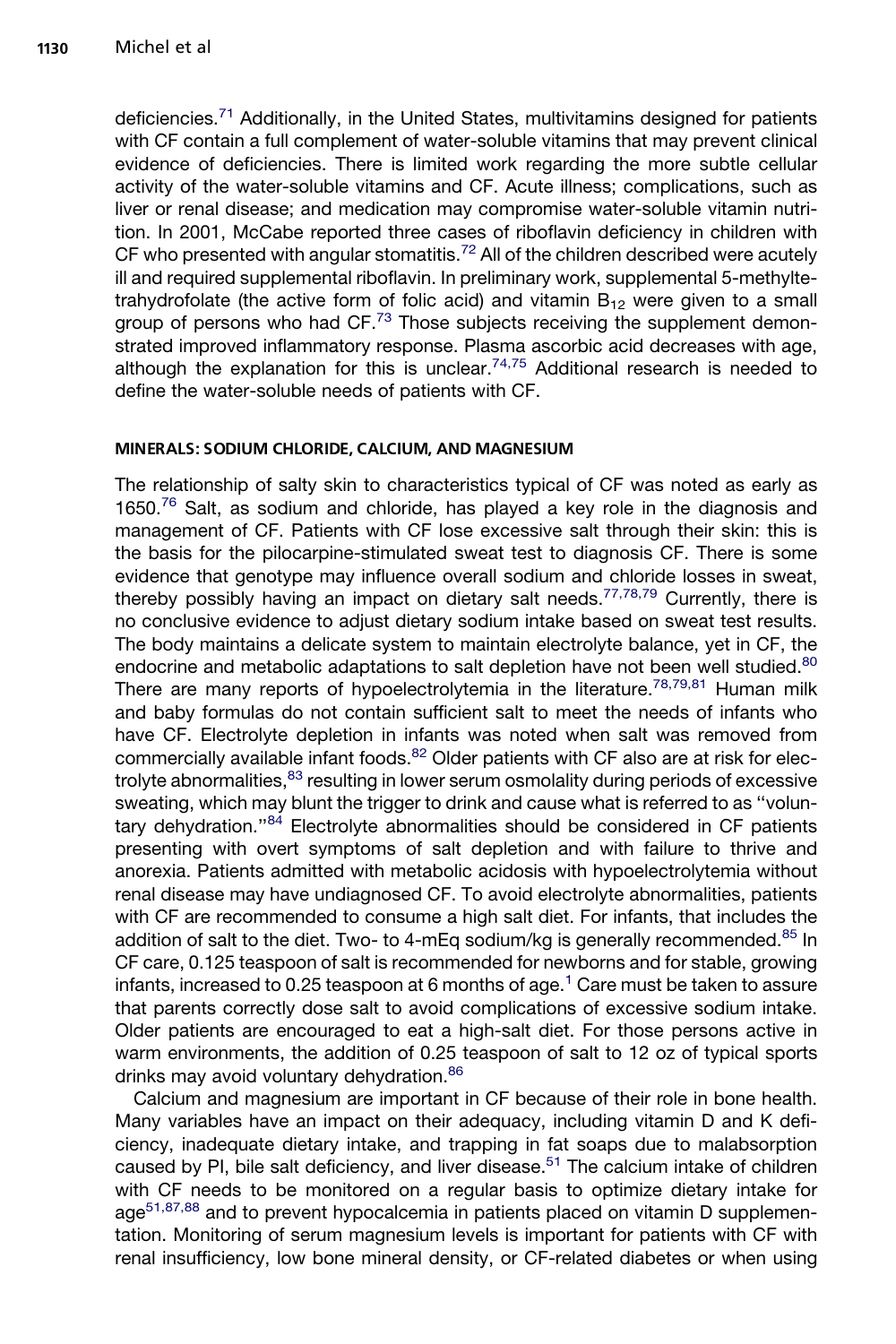medications, such as aminoglycosides, that can cause renal tubular damage, and immunosuppressants, such as tacrolimus for transplant patients. [89,90,91,92](#page-15-0)

#### TRACE ELEMENTS: ZINC, IRON, SELENIUM, AND COPPER

Zinc is a mineral involved in more than 300 functions in the body, including many related to pulmonary health, immunity, and growth. $93$  Signs and symptoms of zinc deficiency are nonspecific and include lack of appetite, alterations in taste, growth failure, and disturbed immune function. $94,95$  Zinc homeostasis is sensitive and maintained through the intestinal absorption of exogenous and endogenous zinc. Absorption is affected by the nutrient content of the diet and fat malabsorption,  $96,97$  placing persons who have CF at risk for zinc deficiency. Prior to initiation of PERT, infants with CF and PI are at risk for developing zinc deficiency due to malabsorption and increased endogenous losses.<sup>[98,99](#page-15-0)</sup> Cases of acrodermatitis enteropathica-like rash due to zinc deficiency in infants and children prior to diagnosis with CF continue to be reported.<sup>[100,101](#page-15-0)</sup> Lack of a clinically informative laboratory method and reference values to identify zinc deficiency makes diagnosing deficiency challenging. Reference values for zinc are dependent on the population and methods used to assess zinc levels.[102,103](#page-16-0) Symptoms of zinc deficiency may occur while plasma levels are within normal reference ranges. The majority of zinc stores are intracellular and investigators suggest red blood cell zinc as a better indicator of zinc status.<sup>[104](#page-16-0)</sup> In zinc supplementation trials, patients with CF and decreased serum zinc concentrations seem to benefit the most from supplementation.<sup>[102,105,106](#page-16-0)</sup> Empiric zinc supplementation for 6 months has been recommended for children with CF exhibiting growth failure, vitamin A deficiency, or night blindness refractory to vitamin A therapy.<sup>[14,44](#page-11-0)</sup>

Anemia is frequently seen in patients with CF and is associated with poorer lung function and vitamin deficiency.<sup>[107](#page-16-0)</sup> The incidence of iron deficiency anemia ranges from 33% in children to 74% in older patients with CF.<sup>108,109,110</sup> Anemia can be due to true iron deficiency or anemia of chronic disease.<sup>[111](#page-16-0)</sup> The etiology of iron deficiency may be related to decreased dietary intake, increased losses in sputum and the gastrointestinal tract, and possibly the severity of suppurative lung disease.<sup>[112,113](#page-16-0)</sup> Evidence indicates that iron deficiency is not related to PERT.<sup>[112](#page-16-0)</sup> It has been shown that *Pseudomonas aeruginosa* actively acquires iron from the proteins in the host airway, secretes siderophores (iron-chelating compounds) to acquire iron, and produces inflammatory cytokines, which results in anemia of chronic disease.<sup>[112,113](#page-16-0)</sup> Iron deficiency is difficult to diagnose in patients with CF and has to be differentiated from anemia of chronic disease. Obtaining soluble transferrin receptor levels is recom-mended in addition to checking iron, transferrin, and ferritin levels.<sup>[109](#page-16-0)</sup> There is some controversy regarding supplementation because some investigators believe that providing iron allows pseudomonas bacteria to grow. It is generally accepted, however, that if a true iron deficiency exists, it should be treated, whereas in anemia of chronic disease, the underlying inflammation needs to be treated and iron supplements withheld.

Selenium is a known antioxidant. Low selenium levels have been seen in patients with CF, 39, 114, 115 and supplementation with selenium containing PERT resulted in increased plasma selenium levels and gluthathione peroxidase activity.<sup>[114](#page-16-0)</sup> Possible reasons for low levels include abnormalities in dietary intake, absorption, and metabolism and increased needs due to increased oxidative stress. Supplementation trials of selenium alone have not been shown to be effective,<sup>[116](#page-16-0)</sup> although a trial in which selenium was one of many antioxidants given showed improved plasma levels and an increase in predicted  $\mathsf{FEV}_1.^{31}$  $\mathsf{FEV}_1.^{31}$  $\mathsf{FEV}_1.^{31}$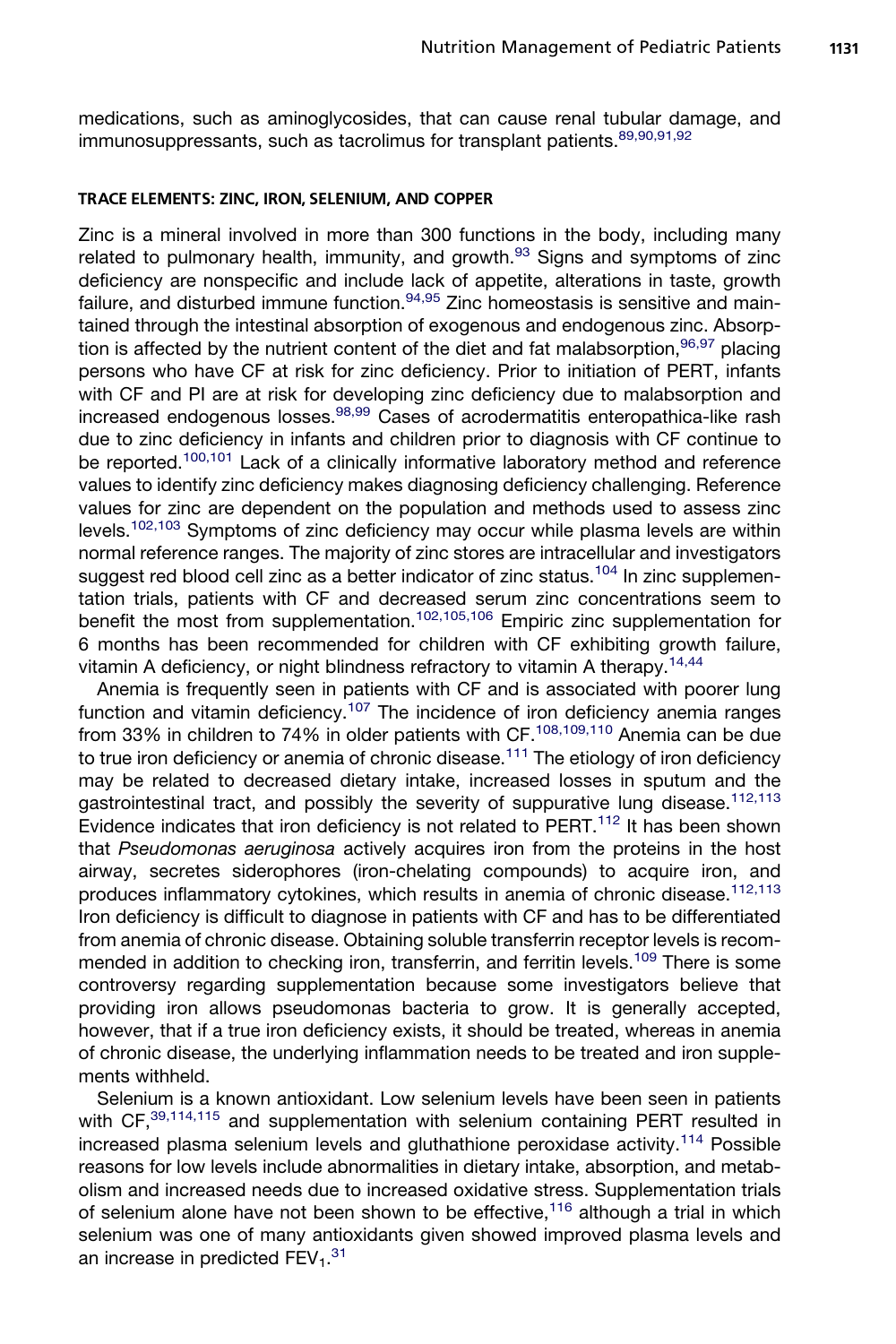Not much is known about copper metabolism in patients with CF. Persistent anemia unresponsive to iron supplements may be related to copper deficiency. Variable results have been found for serum copper and ceruloplasmin levels in patients with CF. Because inflammation can raise copper and ceruloplasmin levels, checking these levels in the presence of inflammation renders them less reliable. Reduced levels of copper enzyme activity (cytochrome oxidase and copper-zinc superoxide dismutase) have been seen in monocytes and neutrophils in patients with CF, suggesting a func-tional deficiency.<sup>[117,118,119](#page-16-0)</sup>

#### POLYUNSATURATED AND ESSENTIAL FATTYACIDS, CHOLINE, GLUTATHIONE, AND COENZYME Q10

Individuals who have CF are prone to PUFA abnormalities. Linoleic acid  $(LA)$  ( $\omega$ -6) and  $\alpha$ - linolenic acid ( $\omega$ -3) are the EFAs; humans cannot synthesize them and are reliant on dietary sources to ensure adequacy and prevent deficiency. EFA and long-chain PUFAs have a variety of structural and functional roles throughout the life cycle, including cell signaling, gene expression via peroxisome proliferator-activated receptors, and proinflammatory activity via the eicosanoid pathways. EFA deficiency (EFAD) was first described in CF in 1962.<sup>[120](#page-16-0)</sup> EFAD was present at the time of diagnosis, with classic clinical manifestations of alopecia, easy bruisability, desquamating skin rashes, and suboptimal growth. Although these symptoms may still occur, biochemical evidence of EFAD can be present in otherwise apparently well-nourished individ-uals.<sup>[121](#page-16-0)</sup> The etiology is most likely multifactorial and may include fat malabsorption<sup>[122](#page-17-0)</sup> and abnormal membrane release and metabolism.<sup>[123,124](#page-17-0)</sup> EFAD has been found in association with ceramide deficiency,<sup>[125](#page-17-0)</sup> CF genotype, and pancreatic status.<sup>[126,127](#page-17-0)</sup> EFAD is typically associated with a blunted inflammatory response in otherwise healthy individuals; however, patients with CF, paradoxically, develop a more pronounced inflammatory effect.<sup>[128](#page-17-0)</sup>

The two most frequently described PUFA abnormalities in CF are LA (the  $\omega$ -6 EFA) deficiency and decrease in docosahexaenoic acid (DHA).<sup>129,130</sup> Serum LA status has been associated with clinically important outcomes of growth and pulmonary status.<sup>131,132</sup> Similar associations have not been observed with the triene:tetraene ratio,<sup>[133](#page-17-0)</sup> suggesting serum LA status may be a more relevant indicator of EFA status in patients with CF. LA supplementation studies have demonstrated that improvement of LA status or ''normalization'' or ''approching level of those in healthy individuals'' is possible.[134](#page-17-0) DHA is important in retinal and brain development and down-regulates the eicosanoid-mediated inflammatory response compared to arachidonic acid, which has a proinflammatory influence. Several short-term DHA supplementation trials have been performed to date. The supplements have been well tolerated without adverse health effects and were associated with an improvement of serum and tissue DHA status and a decrease of arachidonic acid:DHA ratio.<sup>[135,136,137](#page-17-0)</sup> Furthermore. investigators have demonstrated that patients with CF supplemented with DHA have improved leukotriene B4 and other anti-inflammatory eicosanoids and cyto-kines.<sup>[138,139](#page-17-0)</sup> Associations between DHA status, supplementation, and clinically significant outcomes (eg, pulmonary function and growth), however, have not been reported. Prevention of deficiency and attainment of adequacy is the first goal in the nutritional management of EFA deficiency and PUFA abnormalities in patients with CF. Alternatively, the goal could be attainment of serum PUFA profiles associated with optimal clinical outcomes, as proposed by Christophe and Robberecht,<sup>[140](#page-18-0)</sup> but more research is required.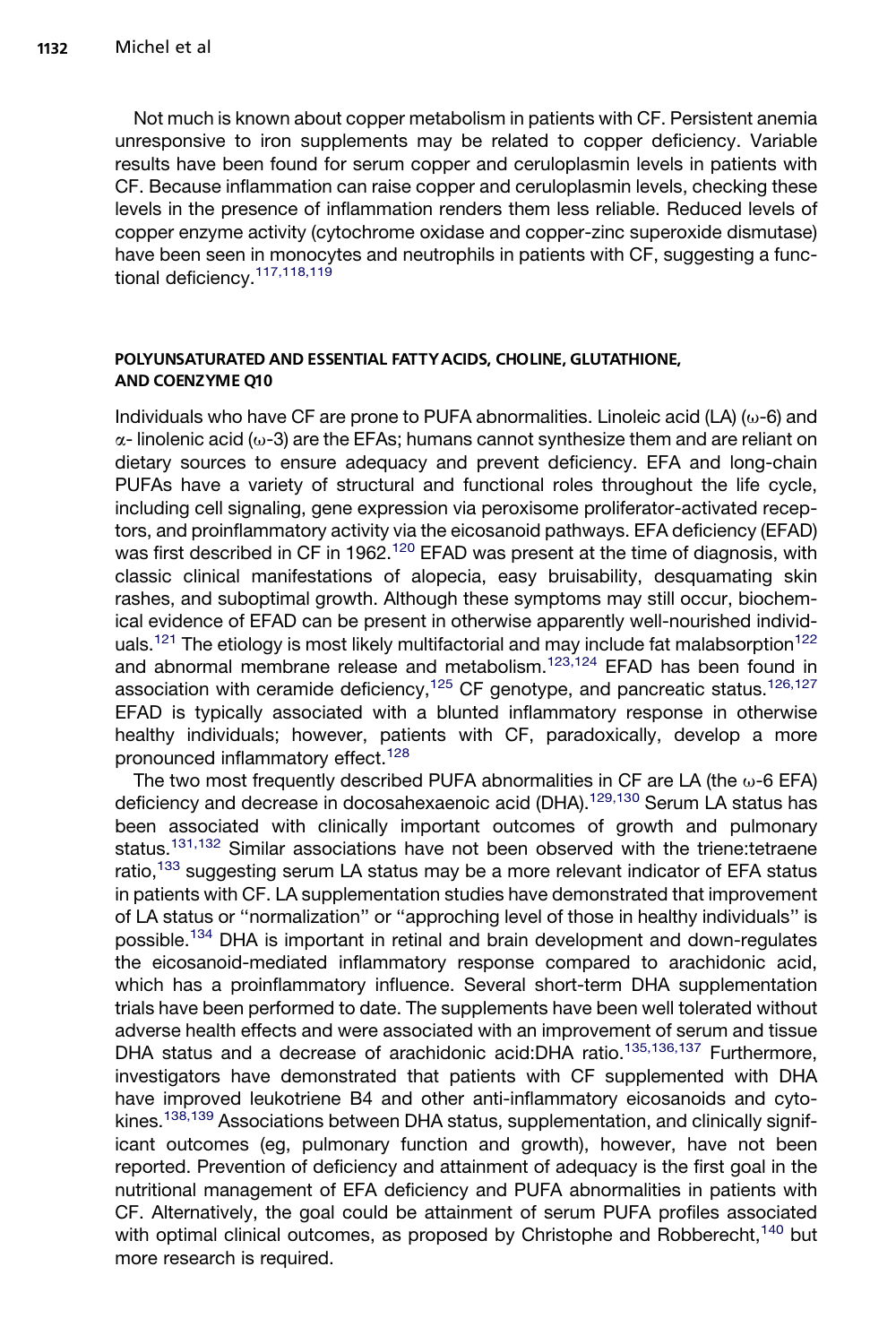## Choline

Choline is an essential nutrient and has myriad structural and functional roles, including cell membrane function, as a methyl donor intersecting with the folate, homocysteine-methionine, and DNA repair pathways. Choline is an essential nutrient with a dietary requirement.<sup>[141](#page-18-0)</sup> Subjects with CF are prone to choline deficiency and to altered membrane phospholipid status.<sup>[142](#page-18-0)</sup> This may be related to increase membrane turnover<sup>[142](#page-18-0)</sup> and to dietary phospholipid malabsorption.<sup>[143](#page-18-0)</sup> Supplementation with choline or its metabolites has been associated with improved serum choline status and profiles approaching that of healthy control subjects.<sup>[144](#page-18-0)</sup>

# **Glutathione**

Glutathione (GSH) is involved in several cellular processes, including cell differentiation, proliferation, apoptosis, redox reactions as an antioxidant, phospholipid metabolism, and immune system function. As such, GSH is often expressed as a ratio reflecting its redox state to GSH disulphide (GSSG). Alterations of GSH:GSSG occur during inflammation.[145](#page-18-0) GSH concentrations in lung epithelial lining fluid (ELF) are decreased in patients with CF compared to healthy subjects and in other tissue compartments.[146,147](#page-18-0) This may have an impact on viscosity and the inflammatory response in these different tissues compartments, particularly in the ELF. Low GSH concentrations maybe related to CF transmembrane regulator abnormalities and increased consumption due to increased oxidative stress and inflammation. Additionally, as seen in the CF mouse model, exposure to *Pseudomonas aeruginosa* is met with decreased export of GSH to the ELF, which in part may explain the difficulty in clearing such infections in patients with  $CF.^{148}$  $CF.^{148}$  $CF.^{148}$  Choline supplementation trials in CF have shown improvements of GSH and the ratio of GSH to GSSG.<sup>[144](#page-18-0)</sup> Oral intake of *N*-acetylcysteine has shown increased blood neutrophil GSH concentrations and decreased sputum elastase activity.[149](#page-18-0) Aerosolized delivery of GSH and related compounds can result in bronchospasm.[150](#page-18-0) Aerosolized GSH, however, has been associated with decreased prostaglandin E2 (proinflammatory) concentrations in bronchial fluids and improved post-treatment lung function in patients with CF.<sup>[151](#page-18-0)</sup> *S*-nitrosoglutathione, another GSH entity normally found in pulmonary tissue, causes airway smooth muscle relaxation and improved ciliary function and is decreased in subjects with CF.[152](#page-18-0) Clinical trials of aerosolized *S*-nitrosoglutathione have been performed in CF<sup>153</sup> but are not indicated for routine clinical use at this time.<sup>[39](#page-13-0)</sup>

## Coenzyme Q10

Also referred to as ubiquinone, coenzyme Q10 (COQ10) is a lipid-soluble, mitochondrial membrane–based constituent of the electron transport chain, which aids in maintaining vitamin E in a reduced state, thus contributing to the body's antioxidant system. The majority of COQ10 is synthesized along cholesterol synthesis pathways, with approximately 25% obtained from dietary sources of animal protein. Total plasma concentrations of COQ10 were found decreased in subjects with CF as compared to healthy controls.<sup>[154](#page-18-0)</sup> Deficiency in subjects with CF seems to be related more to inadequate intake and malabsorptive losses than to oxidative stress or increased turn-over.<sup>[155](#page-18-0)</sup> A subsequent longitudinal study in subjects with CF reported decreased total serum COQ10 concentrations more frequently in subjects with CF and PI compared to those with CF and PS. Low levels of COQ10 are associated with total lipids, beta carotene, and  $\alpha$ -tocopherol.<sup>[154](#page-18-0)</sup> Prospective supplementation studies are required to further define effects on tissue compartment status, oxidative stress status, and clinical outcomes.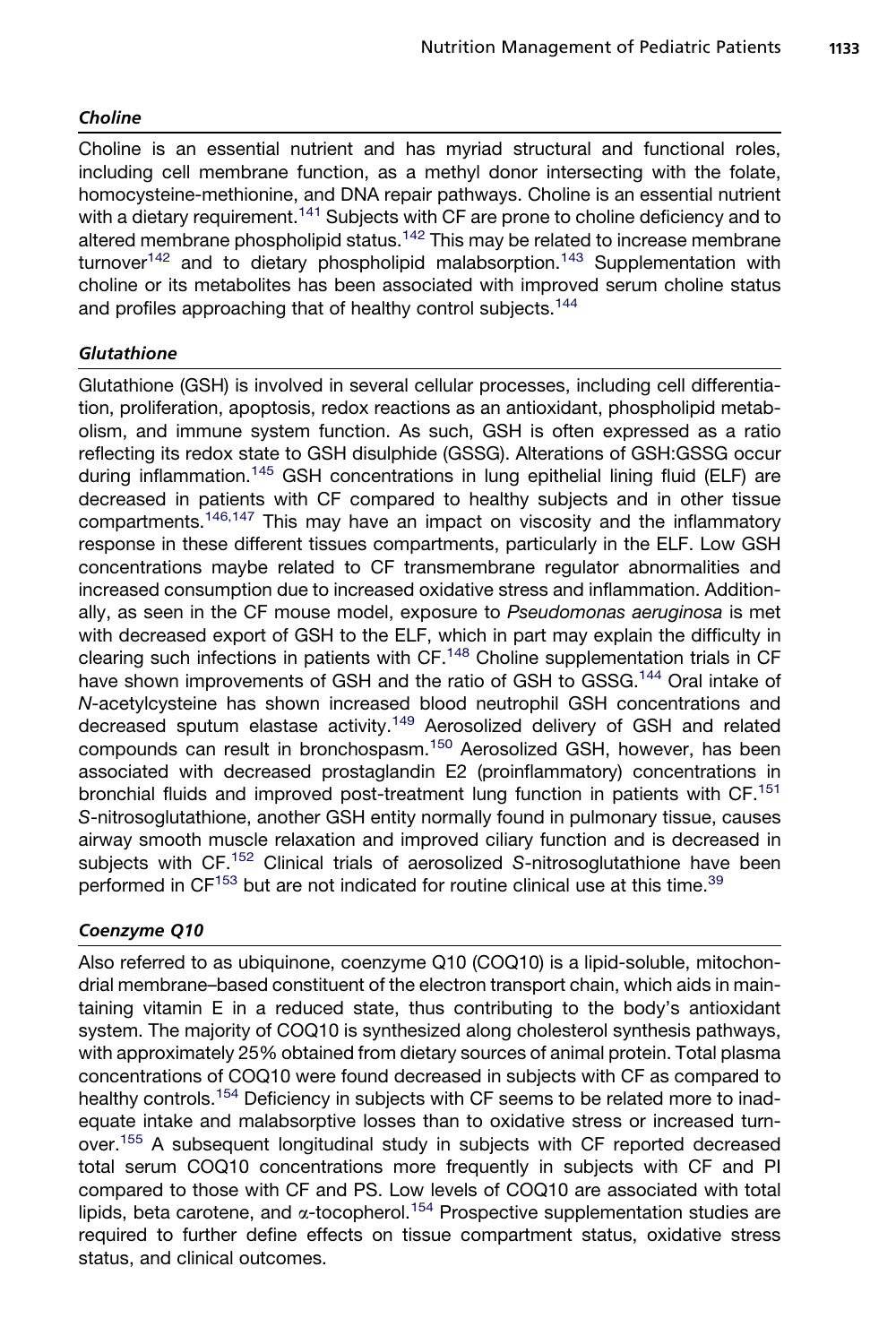## <span id="page-11-0"></span>SUMMARY

Nutrition continues to be a challenge in the care of patients with CF. In the past, the goal was to provide adequate calories to insure survival; now, the goals are to optimize nutrient intake to promote normal growth and nutritional status, avoid overt and subtle nutrient deficiencies, and modulate inflammation. Compared to the general population, there is little evidence to support precise nutrition recommendations for patients with CF, although efforts have been made to use available evidence to set care stan-dards (see [Box 1](#page-3-0)). More research is required to address these concerns and gaps in current knowledge.

# **REFERENCES**

- 1. Borowitz D, Robinson KA, Rosenfeld M, et al. CFF practice guidelines for the management of infants with cystic fibrosis during the first two years of life. J Pediatr, in press.
- 2. Corey M, McLaughlin FJ, Williams M, et al. A comparison of survival, growth, and pulmonary function in patients with cystic fibrosis in Boston and Toronto. J Clin Epidemiol 1988;41(6):583–91.
- 3. Beker LT, Russek-Cohen E, Fink RJ. Stature as a prognostic factor in cystic fibrosis survival. J Am Diet Assoc 2001;101(4):438–42.
- 4. Sharma R, Florea VG, Bolger AP, et al. Wasting as an independent predictor of mortality in patients with cystic fibrosis. Thorax 2001;56:746–50.
- 5. Stallings VA, Stark LJ, Robinson KA, et al. Clinical Practice Guidelines on Growth and Nutrition Subcommittee, Ad Hoc Working Group. Evidence-based practice recommendations for nutrition-related management of children and adults with cystic fibrosis and pancreatic insufficiency: results of a systematic review. J Am Diet Assoc 2008;108(5):832–9.
- 6. Allen JR, McCauley JC, Selby AM, et al. Differences in resting energy expenditure between male and female children with cystic fibrosis. J Pediatr 2003;142: 15–9.
- 7. Reilly JJ, Ralston JM, Paton JY, et al. Energy balance during acute respiratory exacerbation in children with cystic fibrosis. Eur Respir J 1999;13:804–9.
- 8. Fried MD, Durie PR, Tsui LC, et al. The cystic fibrosis gene and resting energy expenditure. J Pediatr 1991;119(6):913–6.
- 9. Stallings VA, Tomezsko JL, Schall JI, et al. Adolescent development and energy expenditure in females with cystic fibrosis. Clin Nutr 2005;24:737–45.
- 10. Barclay A, Allen JR, Blyler E, et al. Resting energy expenditure in females with cystic fibrosis: is it affected by puberty? Eur J Clin Nutr 2007;61:1207–12.
- 11. Magoffin A, Allen JR, McCauley J, et al. Longitudinal analysis of resting energy expenditure in patients with cystic fibrosis. J Pediatr 2008;152:703–8.
- 12. Bines JE, Truby HD, Armstrong DS, et al. Energy metabolism in infants with cystic fibrosis. J Pediatr 2002;140:527–33.
- 13. Australasian clinical practice guidelines for nutrition in cystic fibrosis. 2005. Available at: [http://.cysticfibrosis.org.au/pdf/CF\\_Nutrition\\_Guidelines.pdf.](http://.cysticfibrosis.org.au/pdf/CF_Nutrition_Guidelines.pdf) Accessed July 28, 2009.
- 14. Borowitz D, Baker RD, Stallings V. Consensus report on nutrition for pediatric patients with cystic fibrosis. J Pediatr Gastroenterol Nutr 2002;35(3):246–59.
- 15. Trabulsi J, Ittenbach RF, Schall JI, et al. Evaluation of formulas for calculating total energy requirements of preadolescent children with cystic fibrosis. Am J Clin Nutr 2007;85:144–51.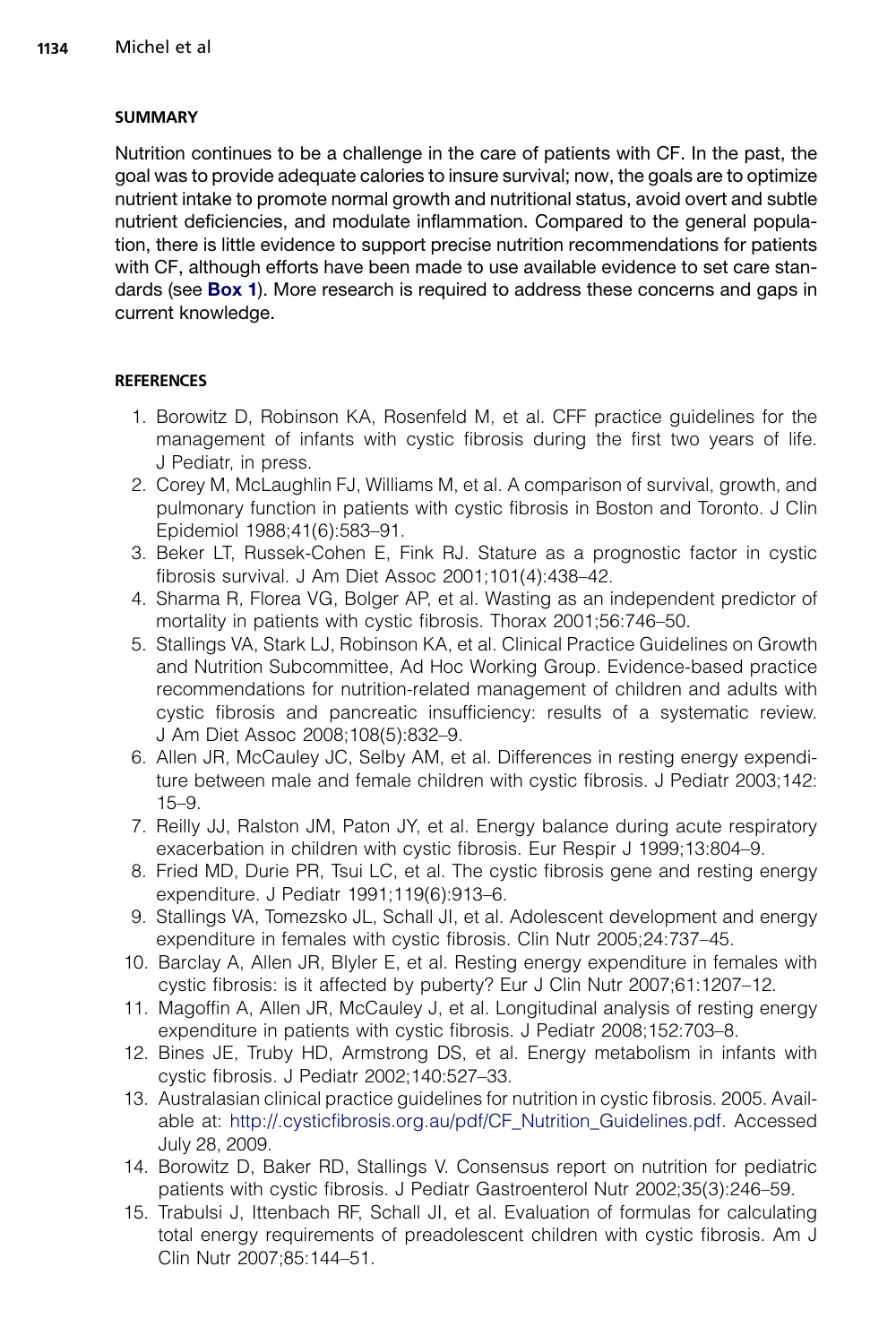- <span id="page-12-0"></span>16. Institute of Medicine. Dietary reference intakes for energy, carbohydrate, fiber, fat, fatty acids, choldesterol, protein and amino acids. Washington, DC: National Academy Press; 2002.
- 17. Vaisman N, Clarke R, Rossi M, et al. Protein turnover and resting energy expenditure in patients with undernutrition and chronic lung disease. Am J Clin Nutr 1992;55:63–9.
- 18. Geukers VGM, Oudshoorn JH, Taminiau JAJM, et al. Short-term protein intake and stimulation of protein synthesis in stunted children with cystic fibrosis. Am J Clin Nutr 2005;81:605–10.
- 19. Kawchak DA, Zhoa H, Scanlin TF, et al. Longitudinal, prospective analysis of dietary intake in children with cystic fibrosis. J Pediatr 1996;129:119–29.
- 20. White H, Morton AM, Peckham DG, et al. Dietary intakes in adult patients with cystic fibrosis-do they achieve guidelines? J Cyst Fibros 2003;3:1–7.
- 21. Schall JI, Bentley T, Stallings VA. Meal patterns, dietary fat intake and pancreatic enzyme use in preadolescent children with cystic fibrosis. J Pediatr Gastroenterol Nutr 2006;43:651–9.
- 22. Poustie VJ, Russell JE, Watling RM, et al. Oral protein energy supplements for children with cystic fibrosis: CALICO multicentre randomized controlled trial. BMJ 2006;332:632–6.
- 23. Institute of Medicine. Dietary reference intakes for vitamin A, vitamin K, boron, chromium, copper, iodine, iron, manganese, molybdenum, nickel, vanadium, and zinc. Washington, DC: National Academy Press; 2001.
- 24. Michaelsson K, Lithell H, Vessby B, et al. Serum retinol levels and the risk of fracture. N Engl J Med 2003;348:287–94.
- 25. Hakim F, Kerem E, Rivlin J, et al. Vitamins A and E and pulmonary exacerbations in patients with cystic fibrosis. J Pediatr Gastroenterol Nutr 2007;45(3):347–53.
- 26. Duggan C, Colin AA, Agil A, et al. Vitamin A status in acute exacerbations of cystic fibrosis. Am J Clin Nutr 1996;64(4):635–9.
- 27. O'Neil C, Shevill E, Chang AB. Vitamin A supplementation for cystic fibrosis. Cochrane Database Syst Rev 2008;23(1):CD006751.
- 28. Maqbool A, Graham-Maar RC, Schall JI, et al. Vitamin A intake and elevated serum retinol levels in children and young adults with cystic fibrosis. J Cyst Fibros 2008;7(2):137–41 [Epub 2007 Sep 4].
- 29. James DR, Owen G, Campbell IA, et al. Vitamin A absorption in cystic fibrosis: risk of hypervitaminosis A. Gut 1992;33(5):707–10.
- 30. Tanumihardjo SA. Assessing vitamin A status: past, present and future. J Nutr 2004;134(1):290S–3S.
- 31. Wood LG, Fitzgerald DA, Lee AK, et al. Improved antioxidant and fatty acid status of patients with cystic fibrosis after antioxidant supplementation is linked to improved lung function. Am J Clin Nutr 2003;77:150–9.
- 32. Willison HJ, Muller DPR, Matthews S, et al. A study of the relationship between neurological function and serum vitamin E concentrations in patients with cystic fibrosis. J Neurol Neurosurg Psychiatry 1985;48:1097–102.
- 33. Cynamon HA, Milov DE, Valenstein E, et al. Effect of vitamin E deficiency on neurologic function in patients with cystic fibrosis. J Pediatr 1988;113:637–40.
- 34. Lancellotti L, D'Orazio C, Mastella G, et al. Deficiency of vitamins E and A in cystic fibrosis is independent of pancreatic function and current enzyme and vitamin supplementation. Eur J Pediatr 1996;155:281–5.
- 35. Dorlochter L, Aksnes L, Fluge G. Faecal elastase-1 and fat-soluble vitamin profiles in patients with cystic fibrosis in Western Norway. Eur J Nutr 2002;41: 148–52.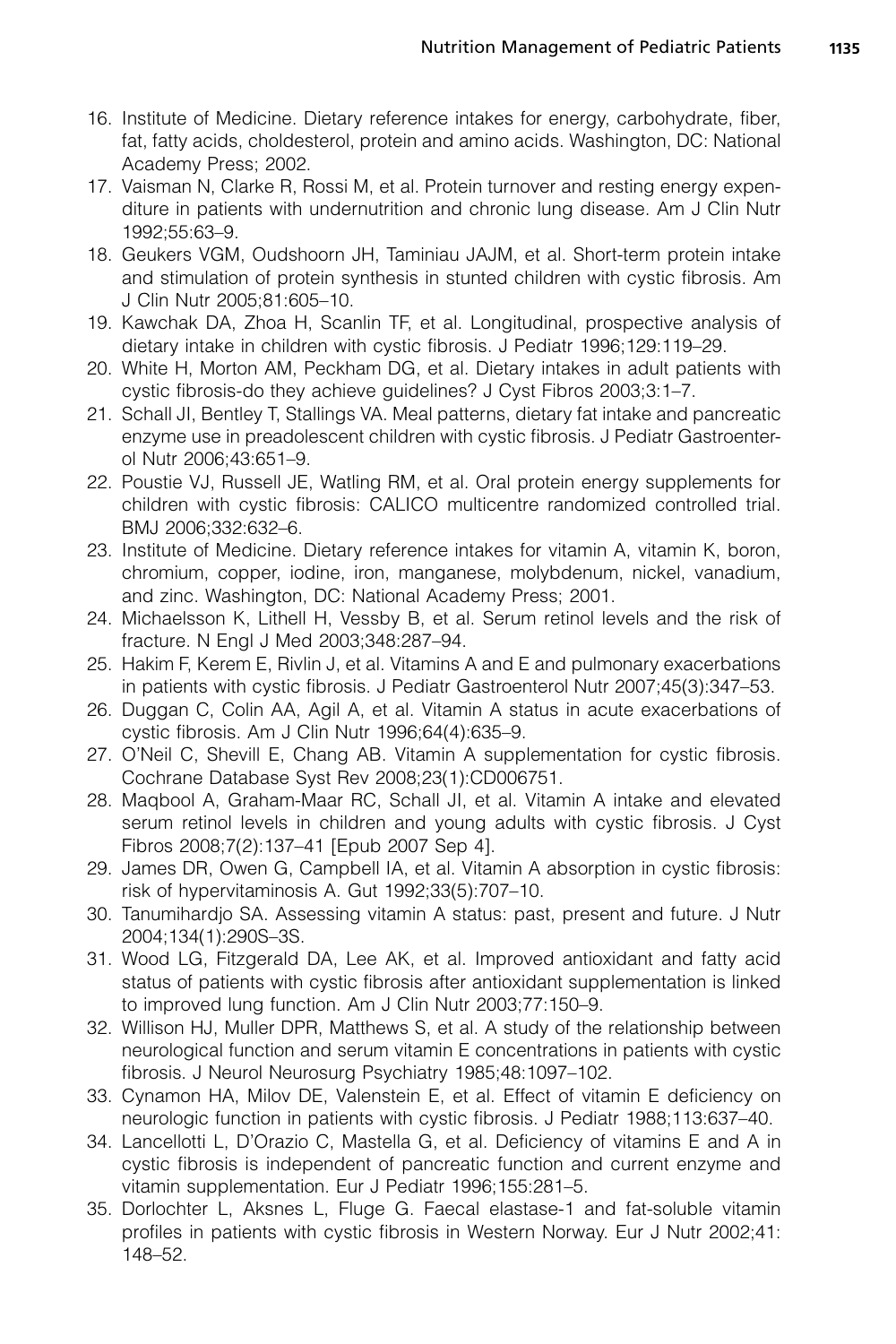- <span id="page-13-0"></span>36. Sokol RJ, Reardon MC, Accurso FJ, et al. Fat-soluble-vitamin status during the first year of life in infants with cystic fibrosis identified by screening of newborns. Am J Clin Nutr 1989;50:1064–71.
- 37. Feranchak AP, Sontag MK, Wagener JS, et al. Prospective, long-term study of fat-soluble vitamin status in children with cystic fibrosis identified by newborn screen. J Pediatr 1999;135:601–10.
- 38. Koscik RL, Lai HC, Laxova A, et al. Preventing early, prolonged vitamin E deficiency: an opportunity for better cognitive outcomes via early diagnosis through neonatal screening. J Pediatr 2005;147:S51–6.
- 39. Cantin AM, White TB, Cross CE, et al. Antioxidants in cystic fibrosis. Conclusions from the CF antioxidant workshop, Bethesda, Maryland, November 11–12, 2003. Free Radic Biol Med 2007;42:15–31.
- 40. Bines JE, Truby HD, Armstrong DS, et al. Vitamin A and E deficiency and lung disease in infants with cystic fibrosis. J Paediatr Child Health 2005;41:663–8.
- 41. Oudshoorn JH, Klijn PH, Hofman Z, et al. Dietary supplementation with multiple micronutrients: no beneficial effects in pediatric cystic fibrosis patients. J Cyst Fibros 2007;6:35–40.
- 42. Huang SH, Schall JI, Zemel BS, et al. Vitamin E status in children with cystic fibrosis and pancreatic insufficiency. J Pediatr 2006;148:556–9.
- 43. Sokol RJ. Selection bias and vitamin E status in cystic fibrosis. J Pediatr 2007; 150(5):e85.
- 44. Tinley CG, Withers NJ, Sheldon CD, et al. Zinc therapy for night blindness in cystic fibrosis. J Cyst Fibros 2008;7:333–5.
- 45. Holick MF. Vitamin D deficiency. N Engl J Med 2007;357:266–81.
- 46. Cannell JJ, Hollis BW, Zasloff M, et al. Diagnosis and treatment of vitamin D deficiency. Expert Opin Pharmacother 2008;9(1):107–18.
- 47. Neville LA, Ranganathan SC. Vitamin D in infants with cystic fibrosis diagnosed by newborn screening. J Paediatr Child Health 2009;45(1–2):36–41.
- 48. Rovner AJ, Stallings VA, Schall JI, et al. Vitamin D insufficiency in children, adolescents, and young adults with cystic fibrosis despite routine oral supplementation. Am J Clin Nutr 2007;86:1694–9.
- 49. Brannon PM, Yetley EA, Bailey RL, et al. Overview of the conference ''Vitamin D and health in the 21st Century: an update''. Am J Clin Nutr 2008;88(Suppl): 483S–90S.
- 50. Lark RK, Lester GE, Ontjes DA, et al. Diminished and erratic absorption of ergocalciferol in adult cystic fibrosis patients. Am J Clin Nutr 2001;73:602–6.
- 51. Aris RM, Merkel PA, Bachrach LK, et al. Consensus statement: guide to bone health and disease in cystic fibrosis. J Clin Endocrinol Metab 2005;90:1888–96.
- 52. Speeckaert MM, Wehlou C, Vandewalle S, et al. Vitamin D binding protein, a new nutritional marker in cystic fibrosis patients. Clin Chem Lab Med 2008;46(3): 365–70.
- 53. Wagner LW, Greer FR, The Section on Breastfeeding and Committee on Nutrition. Prevention of rickets and vitamin D deficiency in infants, children, and adolescents. Pediatrics 2008;122:1142–52.
- 54. Green D, Carson K, Leonard A, et al. Current treatment recommendations for correcting vitamin D deficiency in pediatric patients with cystic fibrosis are inadequate. J Pediatr 2008;153:554–9.
- 55. Virella-Lowell I, Bowman C, Wagner C, et al. Successful supplementation of vitamin D in cystic fibrosis. Pediatr Pulmonol 2006;29(Suppl):396.
- 56. Armas LAG, Hollis BW, Heaney RP. Vitamin D2 is much less effective than vitamin D3 in humans. J Clin Endocrinol Metab 2004;89:5387–91.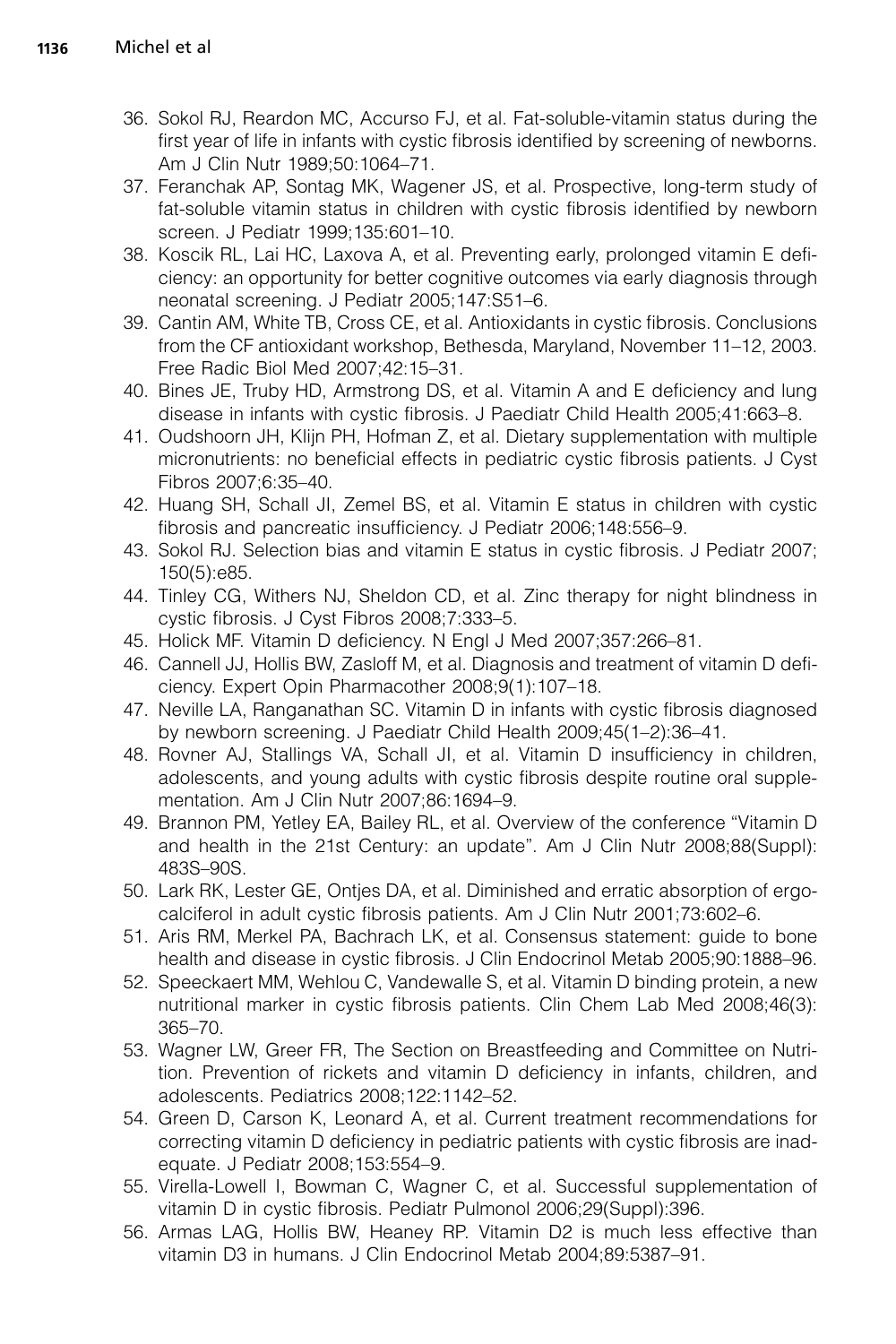- <span id="page-14-0"></span>57. Houghton LA, Vieth R. The case against ergocalciferol (vitamin D2) as a vitamin supplement. Am J Clin Nutr 2006;84:694–7.
- 58. Gronowitz E, Larko O, Gilljam M, et al. Ultraviolet B radiation improves serum levels of vitamin D in patients with cystic fibrosis. Acta Paediatr 2005;94:547–52.
- 59. Khazai NB, Judd S, Jeng L, et al. Treatment and prevention of vitamin D insufficiency in cystic fibrosis patients: comparative efficacy of ergocalciferol, cholecalciferol and UV light. J Clin Endocrinol Metab 2009;94:2037–43.
- 60. Aris R. Update on bone mineralization in CF. Pediatr Pulmonol 2008;31(Suppl): 173–5.
- 61. Conway SP. Vitamin K in cystic fibrosis. J R Soc Med 2004;97(Suppl 44):48–51.
- 62. Booth SL, Golly I, Sacheck J, et al. Effect of vitamin E supplementation on vitamin K status in adults with normal coagulation status. Am J Clin Nutr 2004; 80(1):143–8.
- 63. Drury D, Grey VL, Ferland G, et al. Efficacy of high dose phylloquinone in correcting vitamin K deficiency in cystic fibrosis. J Cyst Fibros 2008;7:457–9.
- 64. Hamid B, Khan A. Cerebral hemorrhage as the initial manifestation of cystic fibrosis. J Child Neurol 2007;22(1):114–5.
- 65. Nicolaidou P, Stavrinadis I, Loukou I, et al. The effect of vitamin K supplementation on biochemical markers of bone formation in children and adolescents with cystic fibrosis. Eur J Pediatr 2006;165:540–5.
- 66. Fewtrell MS, Benden C, Williams JE, et al. Undercarboxylated osteocalcin and bone mass in 8–12 year old children with cystic fibrosis. J Cyst Fibros 2008; 7(4):307–12.
- 67. Mosler K, von Kries R, Vermeer C, et al. Assessment of vitamin K deficiency in CF—how much sophistication is useful? J Cyst Fibros 2003;2:91–6.
- 68. Sinaasappel M, Stern M, Littlewood J, et al. Nutrition in patients with cystic fibrosis: a European Consensus. J Cyst Fibros 2002;1:51–75.
- 69. Urquhart DS, Fitzpatrick M, Cope J, et al. Vitamin K prescribing patterns and bone health surveillance in UK children with cystic fibrosis. J Hum Nutr Diet 2007;20:605–10.
- 70. van Hoorn JHL, Hendriks JJE, Vermeer C, et al. Vitamin K supplementation in cystic fibrosis. Arch Dis Child 2003;88:974–5.
- 71. Solomons NW, Wagonfeld JB, Rieger C, et al. Some biochemical indices of nutrition in treated cystic fibrosis patients. Am J Clin Nutr 1981;34:462–74.
- 72. McCabe H. Riboflavin deficiency in cystic fibrosis: three case reports. J Hum Nutr Diet 2001;14:365–70.
- 73. Scambi C, DeFranceschi L, Guarini P, et al. Preliminary evidence for cell membrane amelioration n children with cystic fibrosis by 5-MTHF and vitamin B12 supplementation: a single arm trial. PLoS One 2009;4(3):e4782.
- 74. Winklhofer-Roob BM, Ellemunter H, Fruhwirth M, et al. Plasma vitamin C concentrations in patients with cystic fibrosis: evidence of associations with lung inflammation. Am J Clin Nutr 1997;65:1858–66.
- 75. Back EI, Frindt C, Nohr D, et al. Antioxidant deficiency in cystic fibrosis: when is the right time to take action? Am J Clin Nutr 2004;80:374–84.
- 76. Taussig LM. Cystic fibrosis. New York: Thieme-Stratton, Inc; 1984.
- 77. Leoni GB. A specific cystic fibrosis mutation (T3381) associated with the phenotype of isolated hypotonic dehydration. J Pediatr 1995;127:281–3.
- 78. Fustik S, Pop-Jordanova N, Slaveska N, et al. Metabolic alkalosis with hypoelectrolytemia in infants with cystic fibrosis. Pediatr Int 2002;44:289–92.
- 79. Yalcin E. Clinical features and treatment approaches in cystic fibrosis with pseudo-Bartter syndrome. Ann Trop Paediatr 2005;25:119–24.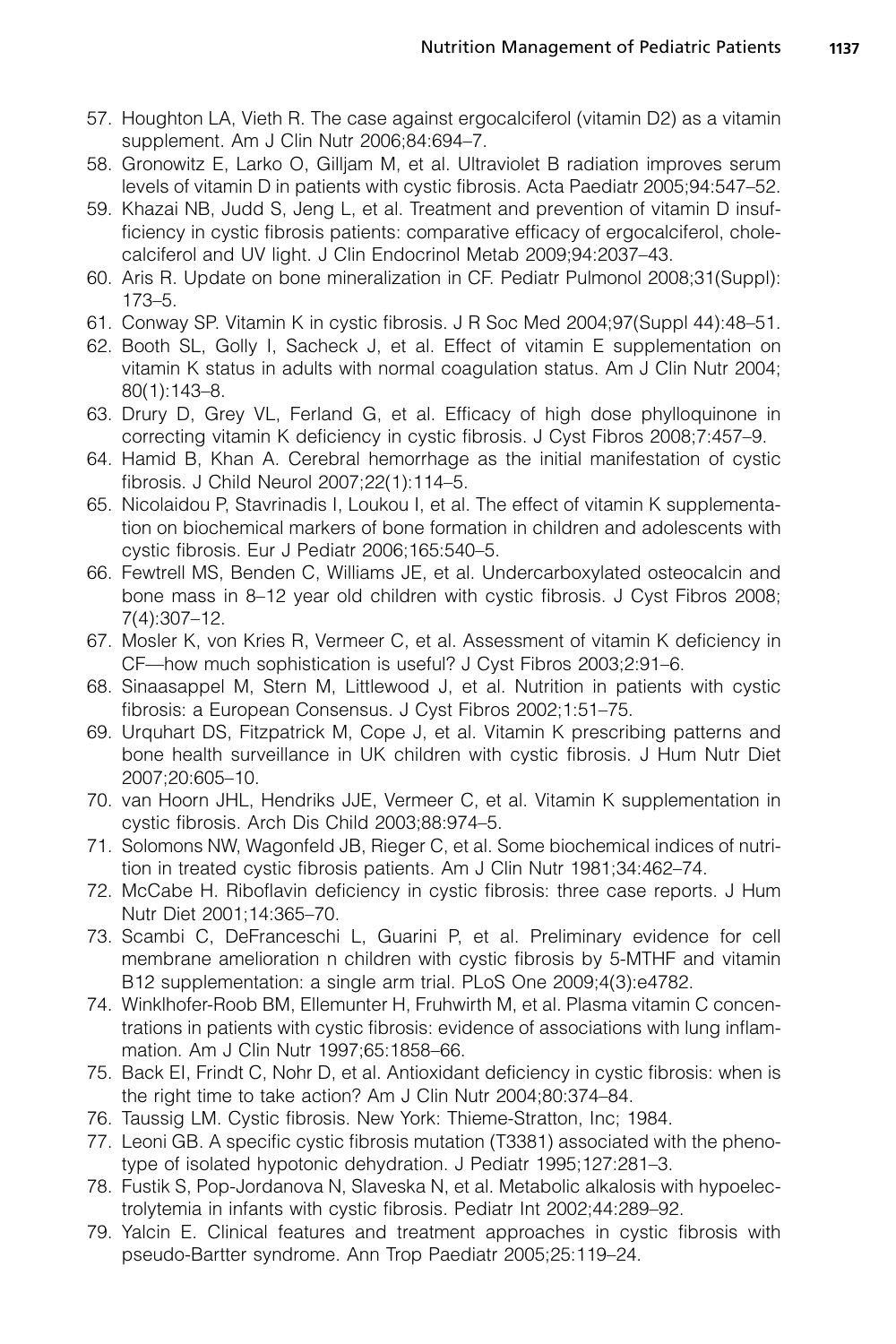- <span id="page-15-0"></span>80. Legris GJ, Dearborn D, Stern RC. Sodium space and intravascular volume: dietary sodium effects in cystic fibrosis and healthy subjects. Pediatrics 1998;101: 48–56.
- 81. Kessler WR, Anderson DH. Heat prostration in fibrocystic disease of the pancreas and other conditions. Pediatrics 1951;8:648–56.
- 82. Laughlin JJ, Brady MS, Eigen H. Changing feeding trends as a cause of electrolyte depletion in infants with cystic fibrosis. Pediatrics 1981;68:203–7.
- 83. Orenstein DM, Henke KG, Costill DL, et al. Exercise and heat stress in cystic fibrosis patients. Pediatr Res 1983;17:267–9.
- 84. Bar-Or O, Blimkie CJR. Voluntary dehydration and heat intolerance in cystic fibrosis. Lancet 1992;339:696–9.
- 85. Chan DS. Recommended daily allowance of maintenance parenteral nutrition in infants and children. Am J Health Syst Pharm 1995;52:651–3.
- 86. Kriemler S, Wilk B, Schurer W, et al. Preventing dehydration in children with cystic fibrosis who exercise in the heat. Med Sci Sports Exerc 1993;31:774–9.
- 87. Heaney RP, Weaver CM. Newer perspectives on calcium nutrition and bone quality. J Am Coll Nutr 2005;24(Suppl 6):574S–81S.
- 88. Schulze KJ, Cutchins C, Rosenstein BJ, et al. Calcium acquisition rates do not support age-appropriate gains in total body bone mineral content in prepuberty and late puberty in girls with cystic fibrosis. Osteoporos Int 2006;17(5):731–40.
- 89. von Vigier RO, Truttmann AC, Zindler-Schmocker K, et al. Aminoglycosides and renal magnesium homeostasis in humans. Nephrol Dial Transplant 2000;15: 822–6.
- 90. Greer RM, Buntain HM, Potter JM, et al. Abnormalities of the PTH-vitamin D axis and bone turnover markers in children, adolescents and adults with cystic fibrosis: comparison to healthy controls. Osteoporos Int 2003;14:404–11.
- 91. Glass S, Plant ND, Spencer DA. The effects of intravenous tobramycin on renal tubular function in children with cystic fibrosis. J Cyst Fibros 2005;4:221–5.
- 92. Gupta A, Eastham KM, Wrightson N, et al. Hypomagnesemia in cystic fibrosis patients referred for lung transplant assessment. J Cyst Fibros 2007;6:360–2.
- 93. Prasad AS. Zinc deficiency in women, infants, and children. J Am Coll Nutr 1996; 15:113–20.
- 94. Mocchegiani E, Provinciali M, Di Stefano G, et al. Role of the low zinc bioavailability on cellular immune effectiveness in cystic fibrosis. Clin Immunol Immunopathol 1995;75:214–24.
- 95. Cantin AM. Potential for antioxidant therapy of cystic fibrosis. Curr Opin Pulm Med 2004;10:531–6.
- 96. Krebs NF. Overview of zinc absorption and excretion in the human gastrointestinal tract. J Nutr 2000;130(Suppl 5S):1374S–7S.
- 97. Easley D, Krebs N, Jefferson M, et al. Effect of pancreatic enzymes on zinc absorption in cystic fibrosis. J Pediatr Gastroenterol Nutr 1998;26:136–9.
- 98. Krebs NF, Sontag M, Accurso FJ, et al. Low plasma zinc concentrations in young infants with cystic fibrosis. J Pediatr 1998;133:761–4.
- 99. Krebs NF, Westcott JE, Arnold TD, et al. Abnormalities in zinc homeostasis in young infant with cystic fibrosis. Pediatr Res 2000;48:256–61.
- 100. Crone J, Huber WD, Eichler I, et al. Acrodermatitis enteropathica-like eruption as the presenting sign of cystic fibrosis-case report and review of the literature. Eur J Pediatr 2002;161:475–8.
- 101. Bernstein ML, McCusker MM, Grant-Kels JM. Cutaneous manifestations of cystic fibrosis. Pediatr Dermatol 2008;25:150–7.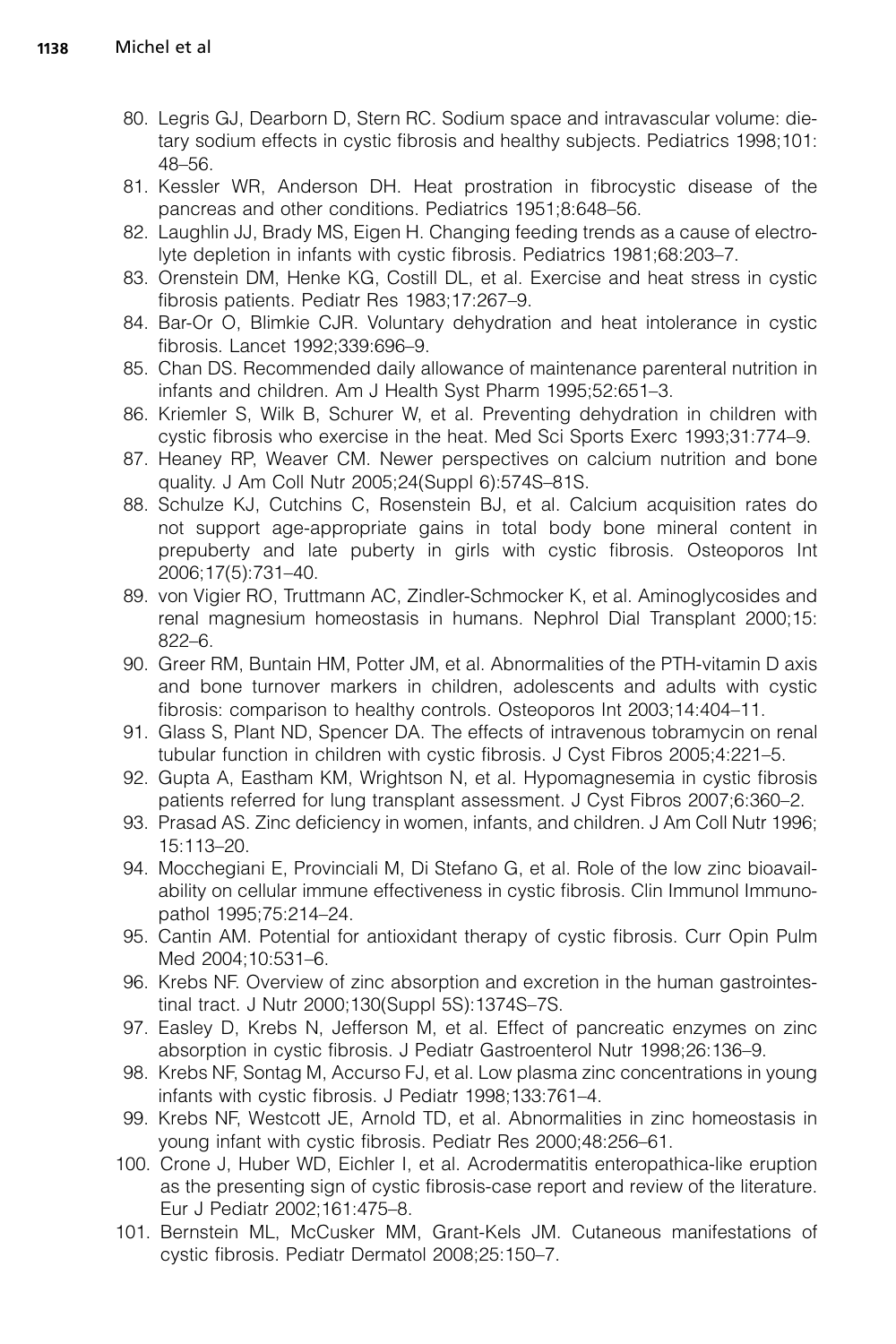- <span id="page-16-0"></span>102. Abdulhamid I, Beck FW, Millard S, et al. Effect of zinc supplementation on respiratory tract infections in children with cystic fibrosis. Pediatr Pulmonol 2008;43: 281–7.
- 103. Maqbool A, Schall JI, Zemel BS, et al. Plasma zinc and growth status in preadolescent children with cystic fibrosis. J Pediatr Gastroenterol Nutr 2006;43: 95–101.
- 104. Akanli L, Lowenthal DB, Gjonaj S, et al. Plasma and red blood cell zinc in cystic fibrosis. Pediatr Pulmonol 2003;35:2–7.
- 105. Van Biervliet S, Van Biervliet JP, Robberecht E. Serum zinc in patients with cystic fibrosis at diagnosis and after one year of therapy. Biol Trace Elem Res 2006; 112:205–11.
- 106. Van Biervliet S, VandeVelde S, Van Biervliet JP, et al. The effect of zinc supplements in cystic fibrosis patients. Ann Nutr Metab 2008;52:152–6.
- 107. von Drygalski A, Biller J. Anemia in CF: incidence, mechanisms, and association with pulmonary function and vitamin deficiency. Nutr Clin Pract 2008;23(5): 557–63.
- 108. Keevil B, Rowlands D, Burton I, et al. Assessment of iron status in CF patients. Ann Clin Biochem 2000;37(Pt 5):662–5.
- 109. Khalid S, McGrowder D, Kemp M, et al. The use of soluble transferring receptor to assess iron deficiency in adults with cystic fibrosis. Clin Chim Acta 2007; 378(1–2):194–200.
- 110. Fischer R, Simmerlein R, Huber RM, et al. Lung disease severity, chronic inflammation, iron deficiency and erythropoietin response in adults with CF. Pediatr Pulmonol 2007;42(12):1193–7.
- 111. Weiss G, Goodnough LT. Anemia of chronic disease. N Engl J Med 2005;352: 1011–23.
- 112. Reid DW, Withers NJ, Francis L, et al. Iron deficiency in CF. Relationship to lung disease severity and chronic pseudomonas aeruginosa infection. Chest 2002; 121(1):48–54.
- 113. Reid DW, Lam QT, Schneider H, et al. Airway iron and iron-regulatory cytokines in CF. Eur Respir J 2004;24(2):286–91.
- 114. Winklhofer-Roob BM, Tiran B, Tuchschmid PE, et al. Effects of pancreatic enzyme preparations on erythrocyte glutathione peroxidase activities and plasma selenium concentrations in CF. Free Radic Biol Med 1998;25(2): 242–9.
- 115. Michaike B. Selenium speciation in human serum of CF patients compared to serum from healthy persons. J Chromatogr A 2004;1058(1–2):203–8.
- 116. Portal B, Richard MJ, Coudray C, et al. Effect of double-blind cross-over selenium supplementation on lipid peroxidation markers in CF patients. Clin Chim Acta 1995;234(1–2):137–46.
- 117. Percival SS, Bowser E, Wagner M. Reduced copper enzyme activities in blood cells of children with CF. Am J Clin Nutr 1995;62:633–8.
- 118. Percival SS, Kauwell GPA, Bowser E, et al. Altered copper status I adult men with CF. J Am Coll Nutr 1999;18(6):614–9.
- 119. Best K, McCoy K, Gemma S, et al. Copper enzyme activities in CF before and after copper supplementation plus or minus zinc. Metabolism 2004;53(1):37–41.
- 120. Kuo PT, Huang NN, Bassett R. The fatty acid composition of the serum chylomicrons and adipose tissue of children with cystic fibrosis of the pancreas. J Pediatr 1962;60:394–403.
- 121. Roulet M, Frascarolo P, Rappaz I, et al. Essential fatty acid deficiency in well nourished young cystic fibrosis patients. Eur J Pediatr 1997;156:952–6.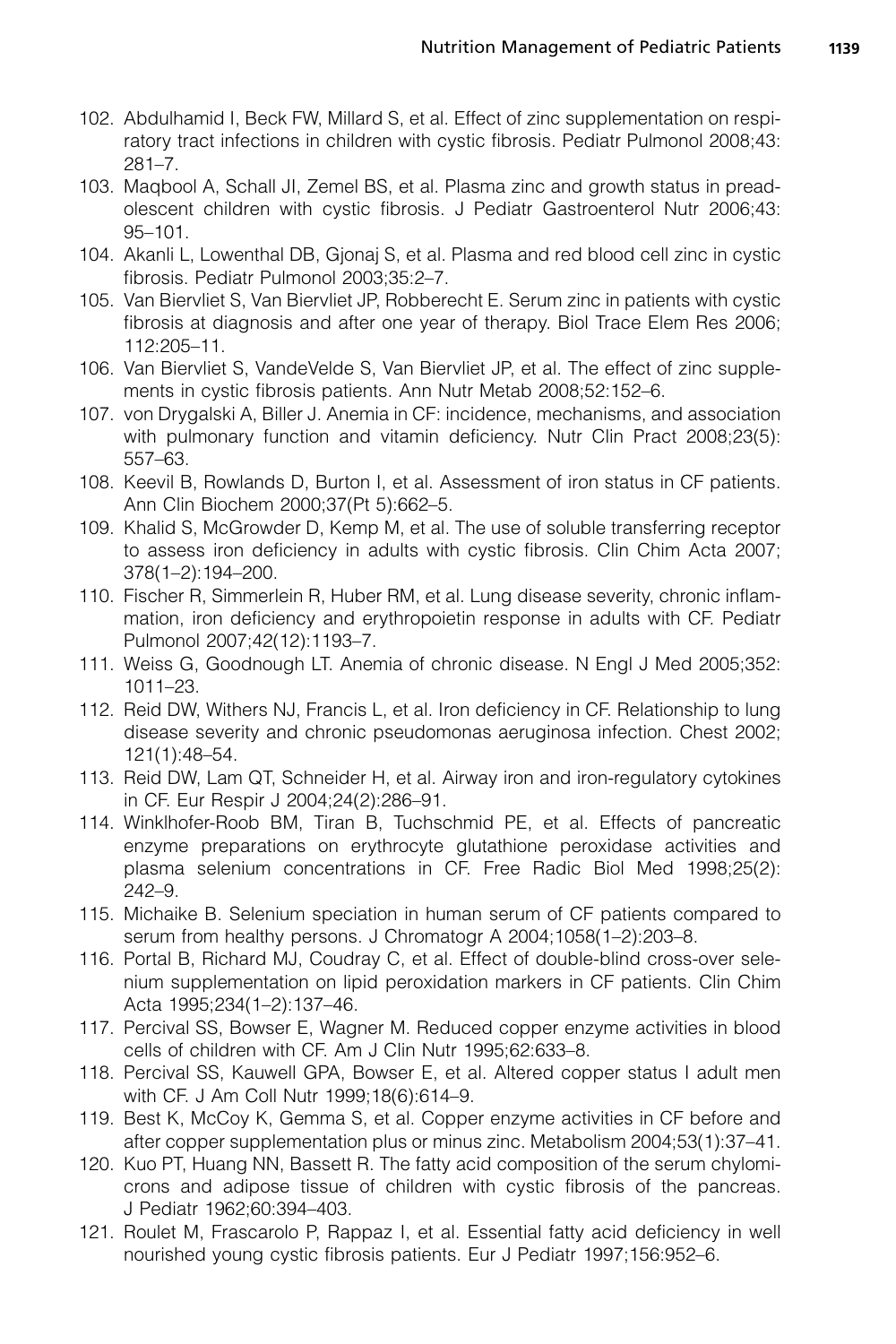- <span id="page-17-0"></span>122. Kalivianakis M, Minich DM, Bijleveld CM, et al. Fat malabsorption in cystic fibrosis patients receiving enzyme replacement therapy is due to impaired intestinal uptake of long-chain fatty acids. Am J Clin Nutr 1999;69(1):127–34.
- 123. Carlstedt-Duke J, Bronnegard M, Strandvik B. Pathological regulation of arachidonic acid release in cystic fibrosis: the putative basic defect. Proc Natl Acad Sci U S A 1986;83:9202–6.
- 124. Freedman SD, Katz MH, Parker EM, et al. A membrane lipid imbalance plays a role in the phenotypic expression of cystic fibrosis in cftr(-/-) mice. Proc Natl Acad Sci U S A 1999;96(24):13995–4000.
- 125. Guilbault C, Wojewodka G, Saeed Z, et al. Cystic fibrosis fatty acid imbalance is linked to ceramide deficiency and corrected by fenretinide. Am J Respir Cell Mol Biol 2009;41:100–6 2008 Dec 4 [Epub ahead of print].
- 126. Strandvik B, Gronowitz E, Enlund F, et al. Essential fatty acid deficiency in relation to genotype in patients with cystic fibrosis. J Pediatr 2001;139(5):650–5.
- 127. Freedman SD, Blanco PG, Zaman MM, et al. Association of cystic fibrosis with abnormalities in fatty acid metabolism. N Engl J Med 2004;350(6):560–9.
- 128. Strandvik B, Svensson E, Seyberth HW. Prostanoid biosynthesis in patients with cystic fibrosis. Prostaglandins Leukot Essent Fatty Acids 1996;55(6): 419–25.
- 129. Coste T, Armand M, Lebacq J, et al. An overview of monitoring and supplementation of omega 3 fatty acids in cystic fibrosis. Clin Biochem 2007;40:511–20.
- 130. Cawood AL, Carroll MP, Wootton SA, et al. Is there a case for n-3 fatty acid supplementation in cystic fibrosis? Curr Opin Clin Nutr Metab Care 2005;8: 153–9.
- 131. Shoff SM, Ahn HY, Davis L, et al. Temporal associations among energy intake, plasma linoleic acid, and growth improvement in response to treatment initiation after diagnosis of cystic fibrosis. Pediatrics 2006;117:391–400.
- 132. Walkowiak J, Lisowska A, Blaszczynski M, et al. Polyunsaturated fatty acids in cystic fibrosis are related to nutrition and clinical expression of the disease. J Pediatr Gastroenterol Nutr 2007;45:488–90.
- 133. Maqbool A, Schall JI, Garcia-Espana JF, et al. Serum linoleic acid status as a clinical indicator of essential fatty acid status in children with cystic fibrosis. J Pediatr Gastroenterol Nutr 2008;47(5):635–44.
- 134. Lloyd-Still JD, Johnson SB, Holman RT. Essential fatty acid status in cystic fibrosis and the effects of safflower oil supplementation. Am J Clin Nutr 1981;  $34(1):1-7$ .
- 135. Lloyd-Still JD, Powers CA, Hoffman DR, et al. Bioavailability and safety of a high dose of docosahexaenoic acid triacylglycerol of algal origin in cystic fibrosis patients: a randomized, controlled study. Nutrition 2006;22:36–46.
- 136. Van Biervliet S, Devos M, Delhaye T, et al. Oral DHA supplementation in DeltaF508 homozygous cystic fibrosis patients. Prostaglandins Leukot Essent Fatty Acids 2008;78(2):109–15 [Epub 2008 Feb 13].
- 137. McKarney C, Everard M, N'Diaye T. Omega-3 fatty acids (from fish oils) for cystic fibrosis. Cochrane Database Syst Rev 2007;17(4):CD002201.
- 138. Kurlandsky LE, Bennink MR, Webb PM, et al. The absorption and effect of dietary supplementation with omega-3 fatty acids on serum leukotriene B4 in patients with cystic fibrosis. Pediatr Pulmonol 1994;18:211–7.
- 139. Panchaud A, Sauty A, Kernen Y, et al. Biological effects of a dietary omega-3 polyunsaturated fatty acids supplementation in cystic fibrosis patients: a randomized, crossover placebo-controlled trial. Clin Nutr 2006;25(3): 418–27.